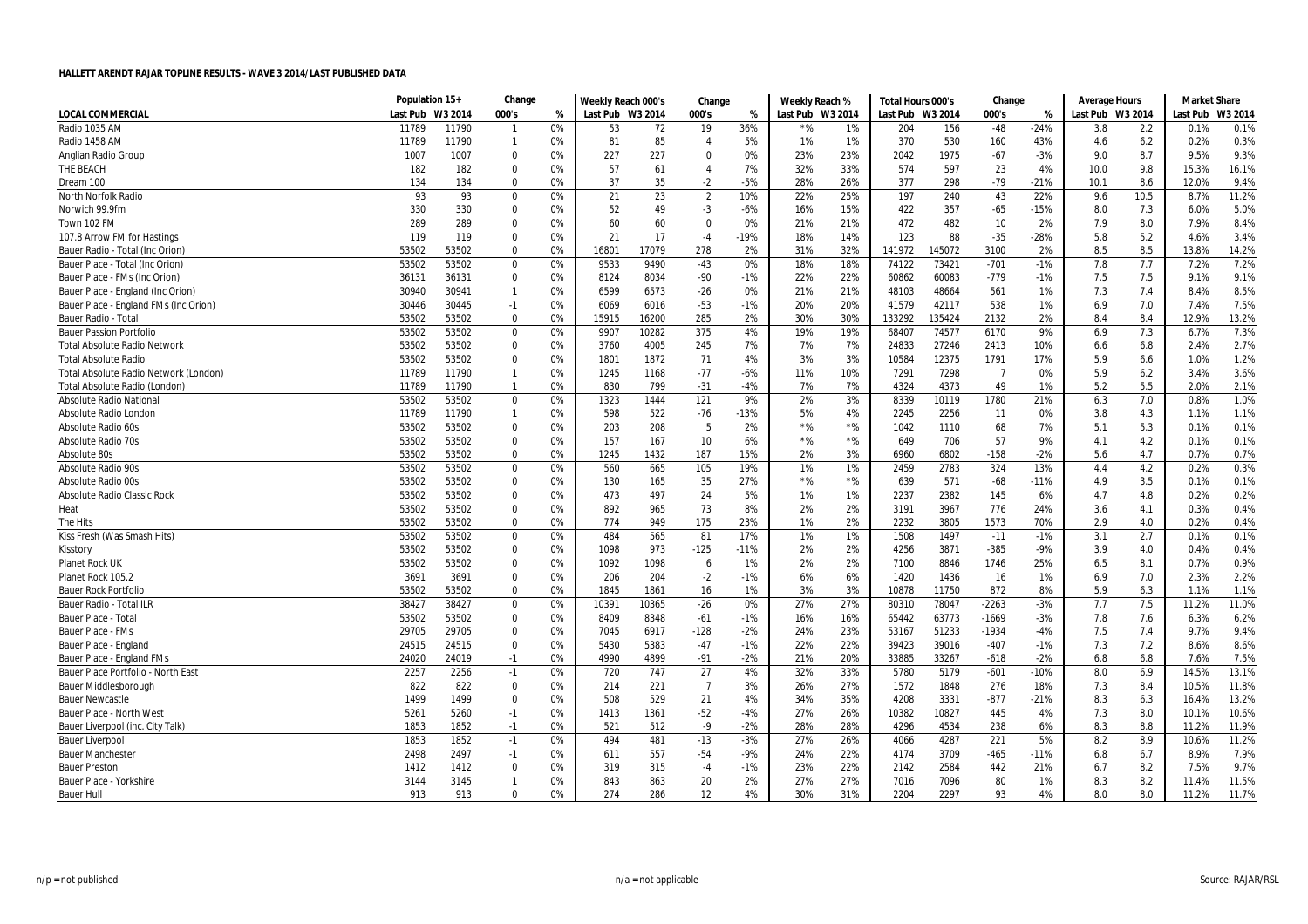|                                         | Population 15+   |       | Change         |    | Weekly Reach 000's |      | Change         |        | Weekly Reach %   |     | Total Hours 000's |         | Change  |        | Average Hours    |      | <b>Market Share</b> |         |
|-----------------------------------------|------------------|-------|----------------|----|--------------------|------|----------------|--------|------------------|-----|-------------------|---------|---------|--------|------------------|------|---------------------|---------|
| <b>LOCAL COMMERCIAL</b>                 | Last Pub W3 2014 |       | 000's          | %  | Last Pub W3 2014   |      | 000's          | %      | Last Pub W3 2014 |     | Last Pub          | W3 2014 | 000's   | %      | Last Pub W3 2014 |      | Last Pub            | W3 2014 |
| <b>Bauer Leeds</b>                      | 994              | 994   | 0              | 0% | 167                | 170  | 3              | 2%     | 17%              | 17% | 1367              | 1349    | $-18$   | $-1%$  | 8.2              | 7.9  | 7.5%                | 7.4%    |
| <b>Bauer Sheffield</b>                  | 1298             | 1298  | 0              | 0% | 416                | 419  | 3              | 1%     | 32%              | 32% | 3487              | 3481    | -6      | 0%     | 8.4              | 8.3  | 13.8%               | 13.9%   |
| <b>Bauer Radio London</b>               | 11789            | 11790 | $\mathbf{1}$   | 0% | 3600               | 3697 | 97             | 3%     | 31%              | 31% | 22551             | 21875   | $-676$  | $-3%$  | 6.3              | 5.9  | 10.6%               | 10.7%   |
| Kiss 100 FM                             | 11789            | 11790 | $\mathbf{1}$   | 0% | 1860               | 1805 | $-55$          | $-3%$  | 16%              | 15% | 10158             | 9195    | $-963$  | -9%    | 5.5              | 5.1  | 4.8%                | 4.5%    |
| Magic 105.4 (London)                    | 11789            | 11790 | $\mathbf{1}$   | 0% | 1929               | 1959 | 30             | 2%     | 16%              | 17% | 10148             | 10424   | 276     | 3%     | 5.3              | 5.3  | 4.8%                | 5.1%    |
| Bauer Place - North East FMs            | 2257             | 2256  | $-1$           | 0% | 589                | 606  | 17             | 3%     | 26%              | 27% | 4227              | 3735    | $-492$  | $-12%$ | 7.2              | 6.2  | 10.6%               | 9.4%    |
| <b>Metro Radio</b>                      | 1499             | 1499  | 0              | 0% | 436                | 446  | 10             | 2%     | 29%              | 30% | 3311              | 2500    | $-811$  | $-24%$ | 7.6              | 5.6  | 12.9%               | 9.9%    |
| <b>TFM Radio</b>                        | 822              | 822   | 0              | 0% | 154                | 163  | $\mathsf{q}$   | 6%     | 19%              | 20% | 916               | 1234    | 318     | 35%    | 6.0              | 7.6  | 6.1%                | 7.9%    |
| <b>Bauer FM Liverpool</b>               | 1853             | 1852  | $-1$           | 0% | 468                | 434  | $-34$          | $-7%$  | 25%              | 23% | 3438              | 3501    | 63      | 2%     | 7.3              | 8.1  | 9.0%                | 9.2%    |
| <b>Total City Talk/Magic 1548</b>       | 1853             | 1852  | $-1$           | 0% | 138                | 175  | 37             | 27%    | 7%               | 9%  | 1088              | 1279    | 191     | 18%    | 7.9              | 7.3  | 2.8%                | 3.4%    |
| City Talk 105.9                         | 1610             | 1611  | $\overline{1}$ | 0% | 68                 | 77   | 9              | 13%    | 4%               | 5%  | 230               | 247     | 17      | 7%     | 3.4              | 3.2  | 0.7%                | 0.7%    |
| Bauer Place - North West FMs            | 5113             | 5112  | $-1$           | 0% | 1281               | 1206 | $-75$          | $-6%$  | 25%              | 24% | 8728              | 8810    | 82      | 1%     | 6.8              | 7.3  | 8.7%                | 8.9%    |
| Radio City 96.7                         | 1853             | 1852  | $-1$           | 0% | 439                | 400  | $-39$          | $-9%$  | 24%              | 22% | 3208              | 3255    | 47      | 1%     | 7.3              | 8.1  | 8.4%                | 8.5%    |
| Key 103 (Manchester)                    | 2498             | 2497  | $-1$           | 0% | 558                | 507  | $-51$          | $-9%$  | 22%              | 20% | 3535              | 3041    | $-494$  | $-14%$ | 6.3              | 6.0  | 7.5%                | 6.4%    |
| 97.4 Rock FM                            | 1264             | 1264  | $\Omega$       | 0% | 293                | 284  | $-9$           | $-3%$  | 23%              | 22% | 1985              | 2268    | 283     | 14%    | 6.8              | 8.0  | 7.7%                | 9.4%    |
| Bauer Place - Yorkshire FMs             | 2798             | 2797  | $-1$           | 0% | 663                | 675  | 12             | 2%     | 24%              | 24% | 4685              | 4808    | 123     | 3%     | 7.1              | 7.1  | 8.5%                | 8.7%    |
| 96.3 Radio Aire                         | 647              | 647   | 0              | 0% | 99                 | 98   | $-1$           | $-1%$  | 15%              | 15% | 566               | 593     | 27      | 5%     | 5.7              | 6.1  | 5.0%                | 5.1%    |
| Hallam FM                               | 1298             | 1298  | $\pmb{0}$      | 0% | 346                | 352  | 6              | 2%     | 27%              | 27% | 2528              | 2678    | 150     | 6%     | 7.3              | 7.6  | 10.0%               | 10.7%   |
| 96.9 Viking FM                          | 913              | 913   | 0              | 0% | 226                | 230  | $\overline{4}$ | 2%     | 25%              | 25% | 1592              | 1536    | $-56$   | $-4%$  | 7.0              | 6.7  | 8.1%                | 7.8%    |
| <b>Bauer Northern Ireland</b>           | 1460             | 1459  | $-1$           | 0% | 583                | 594  | 11             | 2%     | 40%              | 41% | 5291              | 5096    | $-195$  | $-4%$  | 9.1              | 8.6  | 18.9%               | 19.2%   |
| 97.4 Cool FM                            | 1003             | 1003  | $\mathbf 0$    | 0% | 361                | 372  | 11             | 3%     | 36%              | 37% | 2773              | 2795    | 22      | 1%     | 7.7              | 7.5  | 15.5%               | 16.3%   |
| Downtown Radio (DTR)                    | 1460             | 1459  | $-1$           | 0% | 290                | 269  | $-21$          | $-7%$  | 20%              | 18% | 2518              | 2301    | $-217$  | $-9%$  | 8.7              | 8.6  | 9.0%                | 8.7%    |
| Bauer Place - Scotland                  | 4236             | 4236  | 0              | 0% | 1627               | 1587 | $-40$          | $-2%$  | 38%              | 37% | 16436             | 15304   | $-1132$ | $-7%$  | 10.1             | 9.6  | 22.1%               | 20.5%   |
| Bauer Place - Scotland FMs              | 4237             | 4236  | $-1$           | 0% | 1511               | 1462 | $-49$          | $-3%$  | 36%              | 35% | 13986             | 13123   | $-863$  | $-6%$  | 9.3              | 9.0  | 18.8%               | 18.0%   |
| Bauer Radio - Central Scotland          | 2919             | 2919  | $\Omega$       | 0% | 957                | 912  | $-45$          | $-5%$  | 33%              | 31% | 8900              | 7709    | $-1191$ | $-13%$ | 9.3              | 8.5  | 17.6%               | 15.6%   |
| <b>Scotland's Greatest Hits Network</b> | 3644             | 3644  | 0              | 0% | 319                | 294  | $-25$          | $-8%$  | 9%               | 8%  | 2445              | 2433    | $-12$   | 0%     | 7.7              | 8.3  | 3.9%                | 3.9%    |
| <b>Bauer Glasgow</b>                    | 1893             | 1891  | $-2$           | 0% | 599                | 570  | $-29$          | $-5%$  | 32%              | 30% | 5360              | 4641    | $-719$  | $-13%$ | 8.9              | 8.1  | 16.3%               | 14.1%   |
| Clyde 1 FM                              | 1893             | 1891  | $-2$           | 0% | 533                | 496  | $-37$          | $-7%$  | 28%              | 26% | 4526              | 3557    | $-969$  | $-21%$ | 8.5              | 7.2  | 13.8%               | 10.8%   |
| Clyde 2                                 | 1893             | 1891  | $-2$           | 0% | 135                | 126  | $-9$           | $-7%$  | 7%               | 7%  | 834               | 1085    | 251     | 30%    | 6.2              | 8.6  | 2.5%                | 3.3%    |
| <b>Bauer Edinburgh</b>                  | 1128             | 1128  | 0              | 0% | 361                | 344  | $-17$          | $-5%$  | 32%              | 31% | 3540              | 3067    | $-473$  | $-13%$ | 9.8              | 8.9  | 18.1%               | 16.8%   |
| ForthOne                                | 1128             | 1128  | $\mathbf 0$    | 0% | 332                | 323  | $-9$           | $-3%$  | 29%              | 29% | 2971              | 2655    | $-316$  | $-11%$ | 8.9              | 8.2  | 15.2%               | 14.5%   |
| Forth <sub>2</sub>                      | 1128             | 1128  | $\mathbf 0$    | 0% | 68                 | 53   | $-15$          | $-22%$ | 6%               | 5%  | 569               | 412     | $-157$  | $-28%$ | 8.4              | 7.8  | 2.9%                | 2.3%    |
| Moray Firth Radio (Bauer Inverness)     | 251              | 250   | $-1$           | 0% | 120                | 119  | $-1$           | $-1%$  | 48%              | 48% | 1287              | 1197    | $-90$   | $-7%$  | 10.7             | 10.0 | 25.3%               | 23.8%   |
| <b>Bauer Aberdeen</b>                   | 344              | 344   | 0              | 0% | 156                | 150  | -6             | $-4%$  | 45%              | 44% | 1416              | 1387    | $-29$   | $-2%$  | 9.1              | 9.2  | 23.1%               | 23.4%   |
| Northsound One                          | 344              | 344   | $\mathbf 0$    | 0% | 139                | 131  | -8             | $-6%$  | 40%              | 38% | 1253              | 1177    | $-76$   | $-6%$  | 9.0              | 9.0  | 20.5%               | 19.8%   |
| Northsound Two                          | 344              | 344   | 0              | 0% | 35                 | 39   | $\overline{4}$ | 11%    | 10%              | 11% | 163               | 210     | 47      | 29%    | 4.7              | 5.4  | 2.7%                | 3.5%    |
| Radio Borders (Bauer Borders)           | 110              | 110   | $\mathbf 0$    | 0% | 59                 | 57   | $-2$           | $-3%$  | 54%              | 52% | 695               | 724     | 29      | 4%     | 11.8             | 12.8 | 35.5%               | 34.1%   |
| <b>Bauer Dundee</b>                     | 392              | 391   | $-1$           | 0% | 213                | 201  | $-12$          | $-6%$  | 54%              | 51% | 2351              | 2254    | $-97$   | $-4%$  | 11.0             | 11.2 | 31.9%               | 30.6%   |
| Tay-FM                                  | 392              | 391   | $-1$           | 0% | 164                | 152  | $-12$          | $-7%$  | 42%              | 39% | 1438              | 1367    | $-71$   | $-5%$  | 8.8              | 9.0  | 19.5%               | 18.6%   |
| Tay-AM                                  | 392              | 391   | $-1$           | 0% | 82                 | 77   | $-5$           | $-6%$  | 21%              | 20% | 913               | 886     | $-27$   | $-3%$  | 11.2             | 11.5 | 12.4%               | 12.0%   |
| West Sound (Bauer Southwest Scotland)   | 398              | 398   | 0              | 0% | 177                | 180  | 3              | 2%     | 45%              | 45% | 1953              | 2016    | 63      | 3%     | 11.0             | 11.2 | 27.9%               | 26.9%   |
| C.F.M. (Bauer Carlisle)                 | 253              | 253   | 0              | 0% | 111                | 112  | $\mathbf{1}$   | 1%     | 44%              | 44% | 1044              | 1140    | 96      | 9%     | 9.4              | 10.1 | 20.4%               | 21.1%   |
| Kerrang!                                | 53502            | 53502 | $\mathbf 0$    | 0% | 893                | 879  | $-14$          | $-2%$  | 2%               | 2%  | 3739              | 3826    | 87      | 2%     | 4.2              | 4.4  | 0.4%                | 0.4%    |
| <b>Kiss UK</b>                          | 53502            | 53502 | 0              | 0% | 4633               | 4858 | 225            | 5%     | 9%               | 9%  | 26665             | 27396   | 731     | 3%     | 5.8              | 5.6  | 2.6%                | 2.7%    |
| <b>Kiss East</b>                        | 2115             | 2115  | $\Omega$       | 0% | 425                | 425  | $\Omega$       | 0%     | 20%              | 20% | 2662              | 2554    | $-108$  | $-4%$  | 6.3              | 6.0  | 5.8%                | 5.8%    |
| <b>Kiss West</b>                        | 2420             | 2420  | $\mathbf 0$    | 0% | 453                | 494  | 41             | 9%     | 19%              | 20% | 2582              | 3072    | 490     | 19%    | 5.7              | 6.2  | 5.2%                | 6.1%    |
| Magic UK                                | 53502            | 53502 | 0              | 0% | 3508               | 3547 | 39             | 1%     | 7%               | 7%  | 19785             | 21055   | 1270    | 6%     | 5.6              | 5.9  | 1.9%                | 2.1%    |
| Magic Network - North                   | 10625            | 10625 | 0              | 0% | 622                | 672  | 50             | 8%     | 6%               | 6%  | 5538              | 5749    | 211     | 4%     | 8.9              | 8.6  | 2.7%                | 2.8%    |
| Magic Network - North East              | 2257             | 2256  | $-1$           | 0% | 193                | 194  | $\mathbf{1}$   | 1%     | 9%               | 9%  | 1554              | 1444    | $-110$  | $-7%$  | 8.0              | 7.5  | 3.9%                | 3.6%    |
| Magic 1152 (Newcastle)                  | 1499             | 1499  | $\mathbf{0}$   | 0% | 102                | 114  | 12             | 12%    | 7%               | 8%  | 898               | 831     | $-67$   | $-7%$  | 8.8              | 7.3  | 3.5%                | 3.3%    |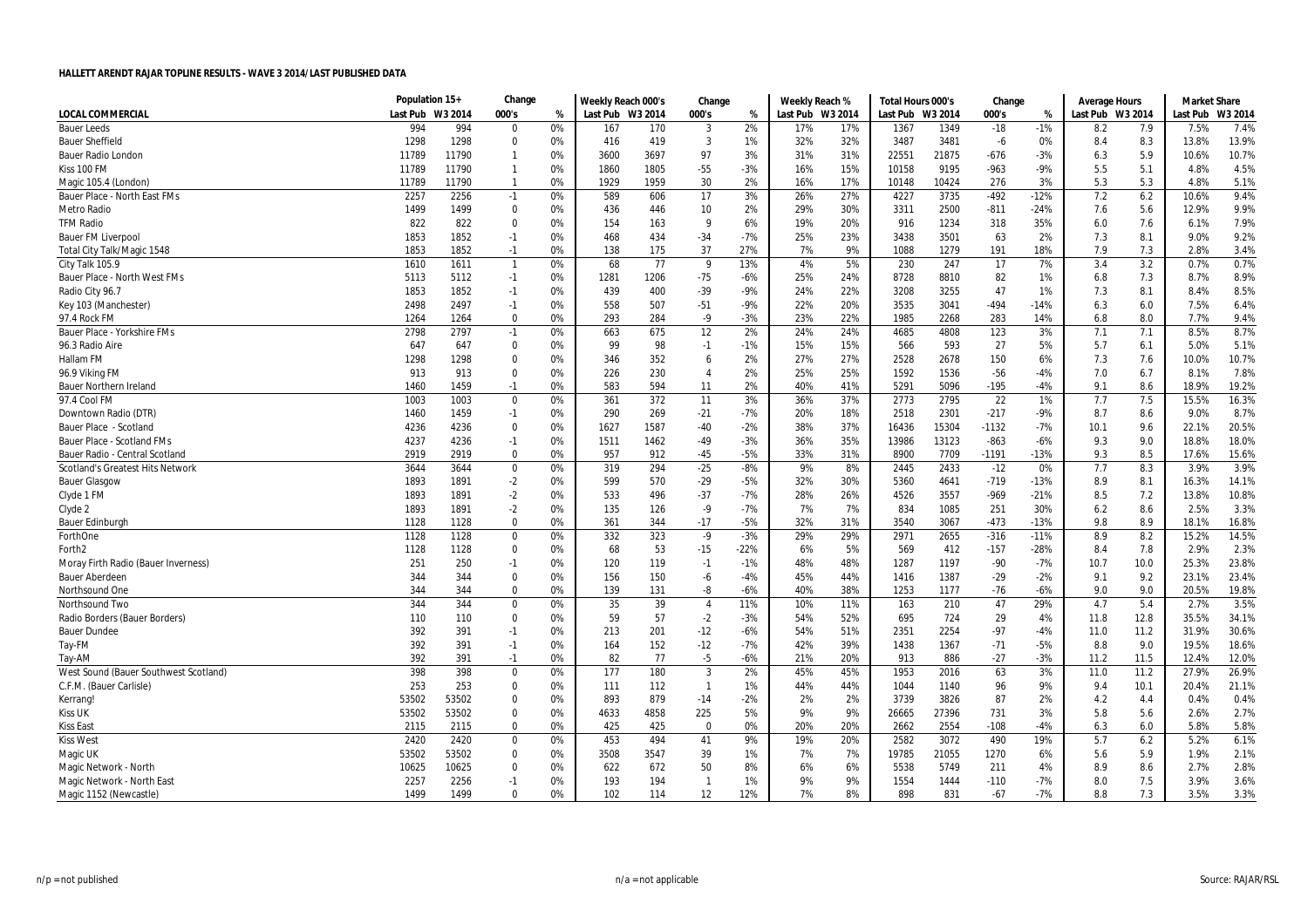|                                                            | Population 15+   |       | Change         |       | Weekly Reach 000's |                         | Change         |        | Weekly Reach %   |       | Total Hours 000's |        | Change         |        | Average Hours    |      | <b>Market Share</b> |         |
|------------------------------------------------------------|------------------|-------|----------------|-------|--------------------|-------------------------|----------------|--------|------------------|-------|-------------------|--------|----------------|--------|------------------|------|---------------------|---------|
| <b>LOCAL COMMERCIAL</b>                                    | Last Pub W3 2014 |       | 000's          | %     | Last Pub W3 2014   |                         | 000's          | %      | Last Pub W3 2014 |       | Last Pub W3 2014  |        | 000's          | %      | Last Pub W3 2014 |      | Last Pub            | W3 2014 |
| Magic 1170 (Teesside)                                      | 822              | 822   | $\Omega$       | 0%    | 92                 | 80                      | $-12$          | $-13%$ | 11%              | 10%   | 656               | 613    | $-43$          | $-7%$  | 7.2              | 7.7  | 4.4%                | 3.9%    |
| Magic Network - North West                                 | 5224             | 5224  | 0              | 0%    | 183                | 217                     | 34             | 19%    | 4%               | 4%    | 1654              | 2017   | 363            | 22%    | 9.0              | 9.3  | 1.6%                | 2.0%    |
| Magic 1548 (Liverpool)                                     | 1853             | 1852  | $-1$           | 0%    | 79                 | 101                     | 22             | 28%    | 4%               | 5%    | 858               | 1032   | 174            | 20%    | 10.9             | 10.2 | 2.2%                | 2.7%    |
| Magic 1152 (Manchester)                                    | 2498             | 2497  | $-1$           | 0%    | 73                 | 82                      | 9              | 12%    | 3%               | 3%    | 639               | 668    | 29             | 5%     | 8.7              | 8.1  | 1.4%                | 1.4%    |
| Magic 999 (Preston)                                        | 1125             | 1125  | $\mathbf 0$    | 0%    | 32                 | 35                      | 3              | 9%     | 3%               | 3%    | 157               | 316    | 159            | 101%   | 4.9              | 9.1  | 0.7%                | 1.5%    |
| Magic Network - Yorkshire                                  | 3144             | 3145  | $\mathbf{1}$   | 0%    | 246                | 261                     | 15             | 6%     | 8%               | 8%    | 2330              | 2288   | $-42$          | $-2%$  | 9.5              | 8.8  | 3.8%                | 3.7%    |
| Magic 828 (Leeds)                                          | 994              | 994   | 0              | 0%    | 83                 | 92                      | 9              | 11%    | 8%               | 9%    | 801               | 755    | $-46$          | $-6%$  | 9.6              | 8.2  | 4.4%                | 4.2%    |
| Magic 1161 (Hull)                                          | 913              | 913   | $\Omega$       | 0%    | 66                 | 77                      | 11             | 17%    | 7%               | 8%    | 612               | 760    | 148            | 24%    | 9.2              | 9.8  | 3.1%                | 3.9%    |
| Magic AM (Sheffield)                                       | 1298             | 1298  | 0              | 0%    | 105                | 102                     | $-3$           | $-3%$  | 8%               | 8%    | 959               | 804    | $-155$         | $-16%$ | 9.2              | 7.9  | 3.8%                | 3.2%    |
| Wave 105 FM (Bauer South Coast)                            | 1811             | 1811  | 0              | 0%    | 376                | 360                     | $-16$          | $-4%$  | 21%              | 20%   | 4276              | 4325   | 49             | 1%     | 11.4             | 12.0 | 12.1%               | 11.8%   |
| <b>Total Celador Radio</b>                                 | 3769             | 3769  | 0              | 0%    | 620                | 675                     | 55             | 9%     | 16%              | 18%   | 4402              | 4926   | 524            | 12%    | 7.1              | 7.3  | 5.7%                | 6.2%    |
| The Breeze (Basingstoke / Newbury and Andover)             | 293              | 293   | $\mathbf 0$    | 0%    | 56                 | 55                      | $-1$           | $-2%$  | 19%              | 19%   | 408               | 335    | $-73$          | $-18%$ | 7.3              | 6.1  | 7.1%                | 5.9%    |
| The Breeze (Cheltenham)                                    | 167              | 168   | $\mathbf{1}$   | 1%    | 16                 | 18                      | $\overline{2}$ | 13%    | 9%               | 11%   | 132               | 151    | 19             | 14%    | 8.4              | 8.3  | 3.7%                | 4.3%    |
| <b>Celador Radio South</b>                                 | 1855             | 1854  | $-1$           | 0%    | 265                | 295                     | 30             | 11%    | 14%              | 16%   | 1795              | 2070   | 275            | 15%    | 6.8              | 7.0  | 4.9%                | 5.5%    |
| The Breeze (Solent/East Hants and West Surrey)             | 1095             | 1097  | $\overline{2}$ | 0%    | 67                 | 77                      | 10             | 15%    | 6%               | 7%    | 514               | 481    | $-33$          | $-6%$  | 7.7              | 6.2  | 2.5%                | 2.2%    |
| Jack FM South Coast                                        | 1738             | 1738  | $\mathbf 0$    | 0%    | 211                | 231                     | 20             | 9%     | 12%              | 13%   | 1281              | 1588   | 307            | 24%    | 6.1              | 6.9  | 3.8%                | 4.5%    |
| <b>Celador Radio South West</b>                            | 1250             | 1250  | 0              | 0%    | 240                | 257                     | 17             | 7%     | 19%              | 21%   | 1864              | 1983   | 119            | 6%     | 7.8              | 7.7  | 7.0%                | 7.2%    |
| The Breeze South West (Bristol/Weston/Bath and West Wilts) | 972              | 973   | $\mathbf{1}$   | 0%    | 93                 | 101                     | 8              | 9%     | 10%              | 10%   | 641               | 735    | 94             | 15%    | 6.9              | 7.3  | 3.2%                | 3.5%    |
| The Breeze (Yeovil/Shaftesbury and Bridgwater)             | 293              | 293   | $\Omega$       | 0%    | 55                 | 59                      | $\overline{4}$ | 7%     | 19%              | 20%   | 747               | 766    | 19             | 3%     | 13.6             | 12.9 | 10.5%               | 10.7%   |
| 106 JACKfm (Bristol)                                       | 633              | 633   | 0              | 0%    | 111                | 114                     | 3              | 3%     | 17%              | 18%   | 565               | 738    | 173            | 31%    | 5.1              | 6.5  | 4.6%                | 5.8%    |
| Jack fm Swindon                                            | 205              | 204   | $-1$           | 0%    | 36                 | 40                      | $\overline{4}$ | 11%    | 17%              | 20%   | 293               | 281    | $-12$          | $-4%$  | 8.3              | 7.0  | 6.4%                | 5.8%    |
| <b>Central FM</b>                                          | 214              | 215   | $\mathbf{1}$   | 0%    | 48                 | 45                      | -3             | $-6%$  | 23%              | 21%   | 274               | 256    | $-18$          | $-7%$  | 5.7              | 5.7  | 7.3%                | 7.0%    |
| <b>Total Cheshire Radio</b>                                | 377              | 378   | $\mathbf{1}$   | 0%    | 64                 | 69                      | 5              | 8%     | 17%              | 18%   | 415               | 417    | $\overline{2}$ | 0%     | 6.5              | 6.0  | 5.8%                | 5.9%    |
| Cheshire's Silk 106.9                                      | 185              | 185   | $\Omega$       | 0%    | 26                 | 29                      | 3              | 12%    | 14%              | 16%   | 196               | 192    | $-4$           | $-2%$  | 7.7              | 6.7  | 5.5%                | 5.5%    |
| Chester's Dee 106.3                                        | 193              | 193   | 0              | 0%    | 39                 | 40                      | $\mathbf{1}$   | 3%     | 20%              | 21%   | 219               | 225    | 6              | 3%     | 5.7              | 5.6  | 6.2%                | 6.3%    |
| <b>Total CN Radio</b>                                      | 849              | 849   | 0              | 0%    | 263                | 256                     | $-7$           | $-3%$  | 31%              | 30%   | 1995              | 1951   | $-44$          | $-2%$  | 7.6              | 7.6  | 12.8%               | 12.3%   |
| The Bay                                                    | 283              | 282   | $-1$           | 0%    | 107                | 112                     | 5              | 5%     | 38%              | 40%   | 905               | 943    | 38             | 4%     | 8.4              | 8.4  | 15.5%               | 15.5%   |
| Citybeat 96.7/102.5FM                                      | 567              | 566   | $-1$           | 0%    | 148                | 127                     | $-21$          | $-14%$ | 26%              | 22%   | 1037              | 794    | $-243$         | $-23%$ | 7.0              | 6.3  | 10.9%               | 8.6%    |
| Lakeland Radio                                             | 52               | 51    | $-1$           | $-2%$ | 20                 | 20                      | $\mathbf 0$    | 0%     | 38%              | 39%   | 152               | 150    | $-2$           | $-1%$  | 7.7              | 7.5  | 12.7%               | 12.6%   |
| <b>Communicorp UK</b>                                      | 17814            | 17813 | $-1$           | 0%    | 3252               | 3346                    | 94             | 3%     | 18%              | 19%   | 25403             | 25339  | $-64$          | 0%     | 7.8              | 7.6  | 7.6%                | 7.6%    |
| Capital Scotland                                           | 2798             | 2798  | $\Omega$       | 0%    | 523                | 523                     | $\Omega$       | 0%     | 19%              | 19%   | 3691              | 3216   | $-475$         | $-13%$ | 7.1              | 6.2  | 7.7%                | 6.9%    |
| <b>Capital South Wales</b>                                 | 1031             | 1031  | 0              | 0%    | 184                | 208                     | 24             | 13%    | 18%              | 20%   | 981               | 1258   | 277            | 28%    | 5.3              | 6.0  | 4.8%                | 6.1%    |
| <b>Heart North Wales</b>                                   | 726              | 727   | $\mathbf{1}$   | 0%    | 67                 | 72                      | 5              | 7%     | 9%               | 10%   | 281               | 423    | 142            | 51%    | 4.2              | 5.9  | 1.8%                | 2.6%    |
| <b>Heart Yorkshire</b>                                     | 3146             | 3146  | 0              | 0%    | 370                | 447                     | 77             | 21%    | 12%              | 14%   | 3323              | 4226   | 903            | 27%    | 9.0              | 9.4  | 5.7%                | 7.3%    |
| 106.1 Real XS Manchester (was 106.1 Rock Radio)            | 2926             | 2926  | 0              | 0%    | 148                | 123                     | $-25$          | $-17%$ | 5%               | 4%    | 676               | 627    | $-49$          | $-7%$  | 4.6              | 5.1  | 1.2%                | 1.1%    |
| Smooth Radio East Midlands                                 | 2483             | 2483  | 0              | 0%    | 387                | 397                     | 10             | 3%     | 16%              | 16%   | 3565              | 3267   | $-298$         | $-8%$  | 9.2              | 8.2  | 7.3%                | 6.8%    |
| Smooth Radio North East                                    | 2293             | 2293  | 0              | 0%    | 443                | 475                     | 32             | 7%     | 19%              | 21%   | 3519              | 3521   | $\overline{2}$ | 0%     | 7.9              | 7.4  | 8.7%                | 8.7%    |
| Smooth Radio North West                                    | 5609             | 5609  | $\Omega$       | 0%    | 1165               | 1146                    | $-19$          | $-2%$  | 21%              | 20%   | 9366              | 8801   | $-565$         | $-6%$  | 8.0              | 7.7  | 8.6%                | 8.1%    |
| <b>Connect DAB</b>                                         | 561              | 562   | $\mathbf{1}$   | 0%    | -8                 | $\overline{7}$          | $-1$           | $-13%$ | 1%               | 1%    | 47                | 39     | -8             | $-17%$ | 6.1              | 5.4  | 0.4%                | 0.4%    |
| Connect FM (was Connect FM and Lite 106.8FM)               | 441              | 441   | 0              | 0%    | 41                 | 41                      | $\Omega$       | 0%     | 9%               | 9%    | 266               | 270    | $\overline{4}$ | 2%     | 6.4              | 6.6  | 2.8%                | 3.0%    |
| Radio Essex DAB                                            | 1277             | 1277  | $\pmb{0}$      | 0%    | 52                 | 57                      | 5              | 10%    | 4%               | 4%    | 200               | 239    | 39             | 20%    | 3.8              | 4.2  | 0.7%                | 0.9%    |
| Radio Exe                                                  | 197              | 197   | $\Omega$       | 0%    | 21                 | 24                      | 3              | 14%    | 11%              | 12%   | 145               | 174    | 29             | 20%    | 6.8              | 7.4  | 3.4%                | 4.2%    |
| <b>Fire Radio</b>                                          | 319              | 319   | $\Omega$       | 0%    | 42                 | 46                      | $\overline{4}$ | 10%    | 13%              | 15%   | 181               | 195    | 14             | 8%     | 4.3              | 4.2  | 2.7%                | 3.1%    |
| <b>Fire Radio South Coast</b>                              | 1014             | 1014  | 0              | 0%    | -5                 | $\overline{\mathbf{A}}$ | $-1$           | $-20%$ | 1%               | $*$ % | 16                | 9      | $-7$           | $-44%$ | 3.1              | 2.4  | 0.1%                | $*$ %   |
| 3FM                                                        | 72               | 72    | $\Omega$       | 0%    | 25                 | 26                      |                | 4%     | 35%              | 37%   | 236               | 225    | $-11$          | $-5%$  | 9.4              | 8.6  | 16.0%               | 15.2%   |
| Total Global Radio (UK)                                    | 53502            | 53502 | $\mathbf 0$    | 0%    | 21390              | 21232                   | $-158$         | $-1%$  | 40%              | 40%   | 183825            | 185712 | 1887           | 1%     | 8.6              | 8.7  | 17.8%               | 18.1%   |
| Classic FM                                                 | 53502            | 53502 | $\Omega$       | 0%    | 5439               | 5199                    | $-240$         | -4%    | 10%              | 10%   | 36461             | 36410  | $-51$          | 0%     | 6.7              | 7.0  | 3.6%                | 3.6%    |
| Capital Network (UK) & Capital XTRA (UK)                   | 53502            | 53502 | 0              | 0%    | 7841               | 7811                    | $-30$          | 0%     | 15%              | 15%   | 45432             | 44160  | $-1272$        | $-3%$  | 5.8              | 5.7  | 4.4%                | 4.3%    |
| Capital Network (UK)                                       | 53502            | 53502 | 0              | 0%    | 7327               | 7343                    | 16             | 0%     | 14%              | 14%   | 41435             | 40409  | $-1026$        | $-2%$  | 5.7              | 5.5  | 4.0%                | 3.9%    |
| Capital Birmingham                                         | 2219             | 2219  | $\Omega$       | 0%    | 452                | 440                     | $-12$          | $-3%$  | 20%              | 20%   | 2602              | 2617   | 15             | 1%     | 5.8              | 5.9  | 7.2%                | 7.0%    |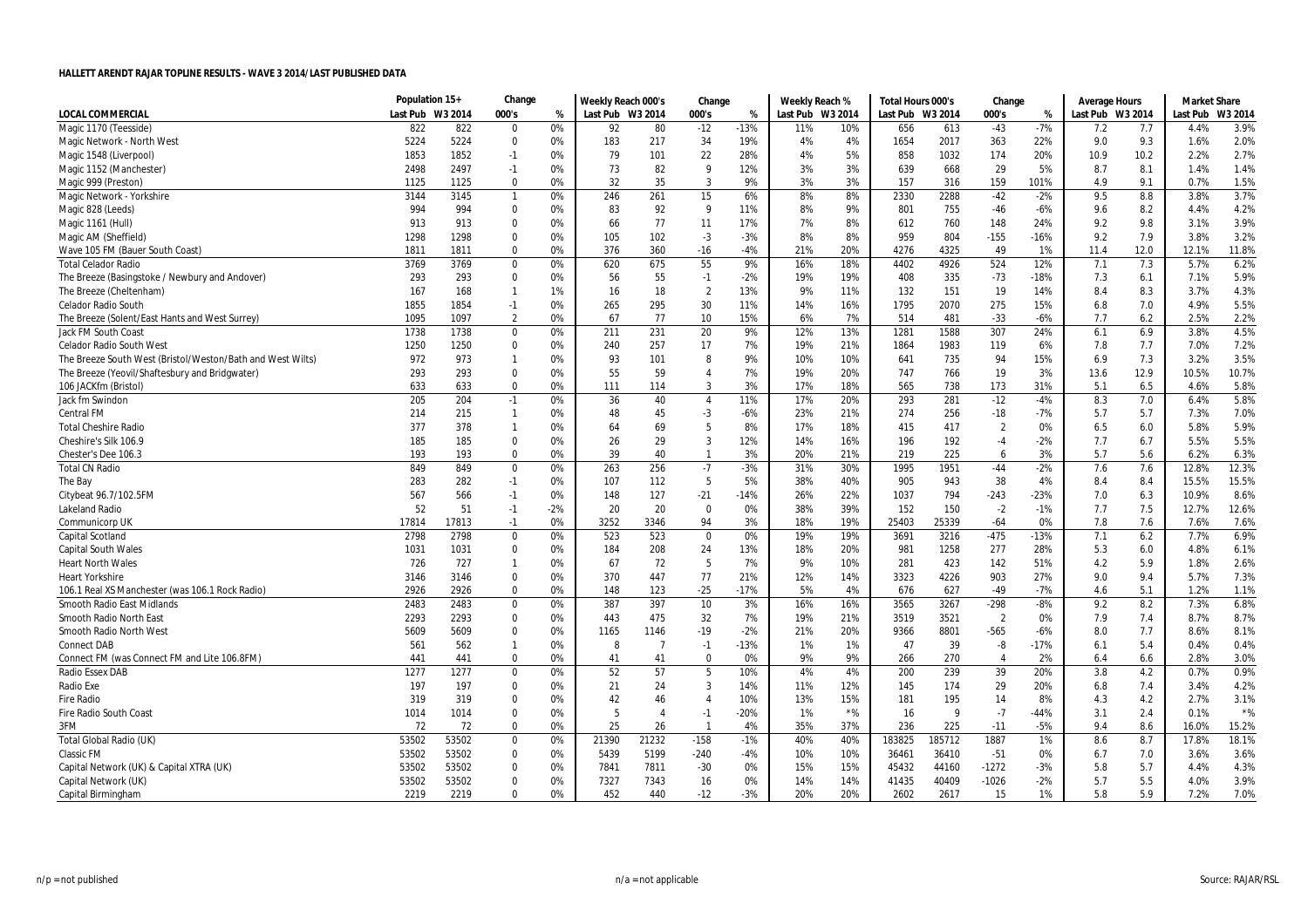|                                     | Population 15+ |         | Change         |     | Weekly Reach 000's |      | Change         |        | Weekly Reach %   |     | Total Hours 000's |         | Change         |        | Average Hours    |      | <b>Market Share</b> |         |
|-------------------------------------|----------------|---------|----------------|-----|--------------------|------|----------------|--------|------------------|-----|-------------------|---------|----------------|--------|------------------|------|---------------------|---------|
| <b>LOCAL COMMERCIAL</b>             | Last Pub       | W3 2014 | 000's          | %   | Last Pub W3 2014   |      | 000's          | %      | Last Pub W3 2014 |     | Last Pub          | W3 2014 | 000's          | %      | Last Pub W3 2014 |      | Last Pub            | W3 2014 |
| <b>Capital East Midlands</b>        | 2246           | 2245    | $-1$           | 0%  | 491                | 480  | $-11$          | $-2%$  | 22%              | 21% | 3048              | 3248    | 200            | 7%     | 6.2              | 6.8  | 6.9%                | 7.6%    |
| Capital London                      | 11789          | 11790   | $\mathbf{1}$   | 0%  | 2198               | 1999 | $-199$         | $-9%$  | 19%              | 17% | 10243             | 10886   | 643            | 6%     | 4.7              | 5.4  | 4.8%                | 5.3%    |
| <b>Capital Manchester</b>           | 2926           | 2926    | 0              | 0%  | 526                | 523  | $-3$           | $-1%$  | 18%              | 18% | 3324              | 2727    | $-597$         | $-18%$ | 6.3              | 5.2  | 5.9%                | 4.9%    |
| <b>Capital North East</b>           | 2233           | 2234    | $\mathbf{1}$   | 0%  | 473                | 500  | 27             | 6%     | 21%              | 22% | 2727              | 2571    | $-156$         | $-6%$  | 5.8              | 5.1  | 6.9%                | 6.6%    |
| <b>Capital North West and Wales</b> | 1028           | 1028    | $\Omega$       | 0%  | 198                | 178  | $-20$          | $-10%$ | 19%              | 17% | 1155              | 929     | $-226$         | $-20%$ | 5.8              | 5.2  | 5.7%                | 4.4%    |
| Capital Scotland                    | 2798           | 2798    | $\mathbf 0$    | 0%  | 523                | 523  | $\mathbf 0$    | 0%     | 19%              | 19% | 3691              | 3216    | $-475$         | $-13%$ | 7.1              | 6.2  | 7.7%                | 6.9%    |
| <b>Capital South Coast</b>          | 1168           | 1168    | 0              | 0%  | 201                | 189  | $-12$          | $-6%$  | 17%              | 16% | 1091              | 1274    | 183            | 17%    | 5.4              | 6.8  | 4.9%                | 5.5%    |
| <b>Capital South Wales</b>          | 1031           | 1031    | $\Omega$       | 0%  | 184                | 208  | 24             | 13%    | 18%              | 20% | 981               | 1258    | 277            | 28%    | 5.3              | 6.0  | 4.8%                | 6.1%    |
| <b>Capital Yorkshire</b>            | 4548           | 4548    | 0              | 0%  | 1044               | 1052 | 8              | 1%     | 23%              | 23% | 7747              | 7246    | $-501$         | $-6%$  | 7.4              | 6.9  | 8.9%                | 8.3%    |
| Capital XTRA (UK)                   | 53502          | 53502   | 0              | 0%  | 838                | 809  | $-29$          | $-3%$  | 2%               | 2%  | 3998              | 3751    | $-247$         | $-6%$  | 4.8              | 4.6  | 0.4%                | 0.4%    |
| Capital XTRA (London)               | 11789          | 11790   | $\mathbf{1}$   | 0%  | 358                | 323  | $-35$          | $-10%$ | 3%               | 3%  | 1813              | 1551    | $-262$         | $-14%$ | 5.1              | 4.8  | 0.9%                | 0.8%    |
| Gold Network (UK)                   | 53502          | 53502   | 0              | 0%  | 857                | 1032 | 175            | 20%    | 2%               | 2%  | 6959              | 7999    | 1040           | 15%    | 8.1              | 7.7  | 0.7%                | 0.8%    |
| <b>Gold East Midlands</b>           | 2246           | 2245    | $-1$           | 0%  | 85                 | 84   | $-1$           | $-1%$  | 4%               | 4%  | 991               | 825     | $-166$         | $-17%$ | 11.7             | 9.8  | 2.2%                | 1.9%    |
| Gold London                         | 11789          | 11790   | $\mathbf{1}$   | 0%  | 263                | 345  | 82             | 31%    | 2%               | 3%  | 2721              | 2720    | $-1$           | 0%     | 10.4             | 7.9  | 1.3%                | 1.3%    |
| <b>Gold Manchester</b>              | 2926           | 2926    | $\Omega$       | 0%  | 66                 | 73   | $\overline{7}$ | 11%    | 2%               | 2%  | 576               | 617     | 41             | 7%     | 8.7              | 8.5  | 1.0%                | 1.1%    |
| Heart Network (UK)                  | 53502          | 53502   | $\mathbf 0$    | 0%  | 9069               | 9075 | 6              | 0%     | 17%              | 17% | 66251             | 67403   | 1152           | 2%     | 7.3              | 7.4  | 6.4%                | 6.6%    |
| <b>Heart Cambridgeshire</b>         | 877            | 876     | $-1$           | 0%  | 280                | 244  | $-36$          | $-13%$ | 32%              | 28% | 2359              | 2020    | $-339$         | $-14%$ | 8.4              | 8.3  | 12.1%               | 11.8%   |
| <b>Heart East Anglia</b>            | 1216           | 1216    | 0              | 0%  | 293                | 312  | 19             | 6%     | 24%              | 26% | 1866              | 1939    | 73             | 4%     | 6.4              | 6.2  | 7.3%                | 7.4%    |
| <b>Heart Essex</b>                  | 1360           | 1359    | $-1$           | 0%  | 455                | 418  | $-37$          | $-8%$  | 33%              | 31% | 3854              | 3590    | $-264$         | $-7%$  | 8.5              | 8.6  | 13.0%               | 12.2%   |
| <b>Heart Four Counties</b>          | 2057           | 2057    | 0              | 0%  | 510                | 514  | 4              | 1%     | 25%              | 25% | 3856              | 3551    | $-305$         | $-8%$  | 7.6              | 6.9  | 9.2%                | 8.8%    |
| <b>Heart Kent</b>                   | 1243           | 1242    | $-1$           | 0%  | 401                | 383  | $-18$          | $-4%$  | 32%              | 31% | 3492              | 3312    | $-180$         | $-5%$  | 8.7              | 8.6  | 12.7%               | 11.5%   |
| <b>Heart London</b>                 | 11789          | 11790   | $\mathbf{1}$   | 0%  | 1837               | 1448 | -389           | $-21%$ | 16%              | 12% | 11565             | 7963    | $-3602$        | $-31%$ | 6.3              | 5.5  | 5.5%                | 3.9%    |
| <b>Heart North East</b>             | 2293           | 2293    | 0              | 0%  | 243                | 313  | 70             | 29%    | 11%              | 14% | 1534              | 2207    | 673            | 44%    | 6.3              | 7.0  | 3.8%                | 5.5%    |
| <b>Heart North Wales</b>            | 726            | 727     | $\mathbf{1}$   | 0%  | 67                 | 72   | 5              | 7%     | 9%               | 10% | 281               | 423     | 142            | 51%    | 4.2              | 5.9  | 1.8%                | 2.6%    |
| <b>Heart North West</b>             | 5609           | 5609    | $\Omega$       | 0%  | 531                | 565  | 34             | 6%     | 9%               | 10% | 3825              | 5039    | 1214           | 32%    | 7.2              | 8.9  | 3.5%                | 4.6%    |
| <b>Heart Scotland</b>               | 2798           | 2798    | 0              | 0%  | 421                | 480  | 59             | 14%    | 15%              | 17% | 2870              | 3086    | 216            | 8%     | 6.8              | 6.4  | 6.0%                | 6.6%    |
| <b>Heart Solent</b>                 | 1834           | 1833    | $-1$           | 0%  | 312                | 289  | $-23$          | $-7%$  | 17%              | 16% | 1947              | 1947    | $\overline{0}$ | 0%     | 6.2              | 6.7  | 5.4%                | 5.2%    |
| <b>Heart South Wales</b>            | 1885           | 1886    | $\mathbf{1}$   | 0%  | 482                | 529  | 47             | 10%    | 26%              | 28% | 4525              | 4731    | 206            | 5%     | 9.4              | 8.9  | 11.5%               | 12.0%   |
| <b>Heart South West</b>             | 1436           | 1437    | $\mathbf{1}$   | 0%  | 421                | 396  | $-25$          | $-6%$  | 29%              | 28% | 3208              | 3262    | 54             | 2%     | 7.6              | 8.2  | 9.4%                | 10.3%   |
| <b>Heart Cornwal</b>                | 462            | 462     | 0              | 0%  | 102                | 99   | $-3$           | $-3%$  | 22%              | 21% | 756               | 732     | $-24$          | $-3%$  | 7.4              | 7.4  | 6.3%                | 6.1%    |
| <b>Heart Sussex</b>                 | 1409           | 1409    | $\mathbf 0$    | 0%  | 352                | 417  | 65             | 18%    | 25%              | 30% | 2961              | 3377    | 416            | 14%    | 8.4              | 8.1  | 9.7%                | 11.2%   |
| <b>Heart Thames Valley</b>          | 1454           | 1453    | $-1$           | 0%  | 378                | 338  | $-40$          | $-11%$ | 26%              | 23% | 2807              | 2685    | $-122$         | $-4%$  | 7.4              | 7.9  | 10.5%               | 9.9%    |
| <b>Heart West Country</b>           | 2235           | 2235    | 0              | 0%  | 675                | 676  | $\overline{1}$ | 0%     | 30%              | 30% | 5784              | 6137    | 353            | 6%     | 8.6              | 9.1  | 12.0%               | 12.5%   |
| <b>Heart West Midlands</b>          | 3726           | 3726    | 0              | 0%  | 730                | 701  | $-29$          | $-4%$  | 20%              | 19% | 4194              | 3812    | $-382$         | $-9%$  | 5.7              | 5.4  | 6.6%                | 5.9%    |
| <b>Heart Yorkshire</b>              | 3146           | 3146    | $\mathbf 0$    | 0%  | 370                | 447  | 77             | 21%    | 12%              | 14% | 3323              | 4226    | 903            | 27%    | 9.0              | 9.4  | 5.7%                | 7.3%    |
| LBC Network (UK)                    | 53502          | 53502   | $\mathbf 0$    | 0%  | 1275               | 1283 | 8              | 1%     | 2%               | 2%  | 13323             | 13679   | 356            | 3%     | 10.4             | 10.7 | 1.3%                | 1.3%    |
| LBC London (ILR)                    | n/p            | 11790   | n/a            | n/a | n/p                | 1116 | n/a            | n/a    | n/p              | 9%  | n/p               | 12253   | n/a            | n/a    | n/p              | 11.0 | n/p                 | 6.0%    |
| LBC 97.3                            | 11789          | 11790   | $\overline{1}$ | 0%  | 982                | 967  | $-15$          | $-2%$  | 8%               | 8%  | 10491             | 10375   | $-116$         | -1%    | 10.7             | 10.7 | 5.0%                | 5.1%    |
| LBC News 1152                       | 11789          | 11790   | $\overline{1}$ | 0%  | 322                | 334  | 12             | 4%     | 3%               | 3%  | 1416              | 1878    | 462            | 33%    | 4.4              | 5.6  | 0.7%                | 0.9%    |
| Smooth Radio Network (UK)           | 53502          | 53502   | 0              | 0%  | 4602               | 4692 | 90             | 2%     | 9%               | 9%  | 36872             | 36251   | $-621$         | $-2%$  | 8.0              | 7.7  | 3.6%                | 3.5%    |
| Smooth Radio Cambridgeshire         | 877            | 876     | $-1$           | 0%  | 56                 | 53   | $-3$           | $-5%$  | 6%               | 6%  | 544               | 525     | $-19$          | $-3%$  | 9.8              | 9.9  | 2.8%                | 3.1%    |
| Smooth Radio Devon                  | 1027           | 1028    | $\mathbf{1}$   | 0%  | 28                 | 29   | $\overline{1}$ | 4%     | 3%               | 3%  | 248               | 311     | 63             | 25%    | 8.9              | 10.9 | 1.1%                | 1.5%    |
| Smooth Radio East Anglia            | 1216           | 1216    | 0              | 0%  | 63                 | 50   | $-13$          | $-21%$ | 5%               | 4%  | 476               | 367     | $-109$         | $-23%$ | 7.6              | 7.3  | 1.9%                | 1.4%    |
| <b>Smooth Radio Essex</b>           | 1360           | 1359    | $-1$           | 0%  | 39                 | 28   | $-11$          | $-28%$ | 3%               | 2%  | 320               | 174     | $-146$         | $-46%$ | 8.3              | 6.2  | 1.1%                | 0.6%    |
| Smooth Radio Four Counties          | 2057           | 2057    | $\Omega$       | 0%  | 69                 | 65   | $-4$           | $-6%$  | 3%               | 3%  | 573               | 512     | $-61$          | $-11%$ | 8.3              | 7.9  | 1.4%                | 1.3%    |
| Smooth Radio Kent                   | 1243           | 1242    | $-1$           | 0%  | 45                 | 38   | $-7$           | $-16%$ | 4%               | 3%  | 381               | 298     | $-83$          | $-22%$ | 8.5              | 7.9  | 1.4%                | 1.0%    |
| Smooth Radio London                 | 11789          | 11790   | $\mathbf{1}$   | 0%  | 781                | 742  | $-39$          | $-5%$  | 7%               | 6%  | 5429              | 4362    | $-1067$        | $-20%$ | 7.0              | 5.9  | 2.6%                | 2.1%    |
| <b>Smooth Radio Midlands</b>        | 6169           | 6169    | $\mathbf 0$    | 0%  | 890                | 865  | $-25$          | $-3%$  | 14%              | 14% | 8184              | 7639    | $-545$         | $-7%$  | 9.2              | 8.8  | 7.3%                | 6.8%    |
| Smooth Radio East Midlands          | 2483           | 2483    | 0              | 0%  | 387                | 397  | 10             | 3%     | 16%              | 16% | 3565              | 3267    | $-298$         | -8%    | 9.2              | 8.2  | 7.3%                | 6.8%    |
| <b>Smooth Radio West Midlands</b>   | 3726           | 3726    | $\Omega$       | በ%  | 504                | 468  | $-36$          | $-7%$  | 14%              | 13% | 4635              | 4383    | $-252$         | $-5%$  | 9.2              | 94   | 7.3%                | 6.8%    |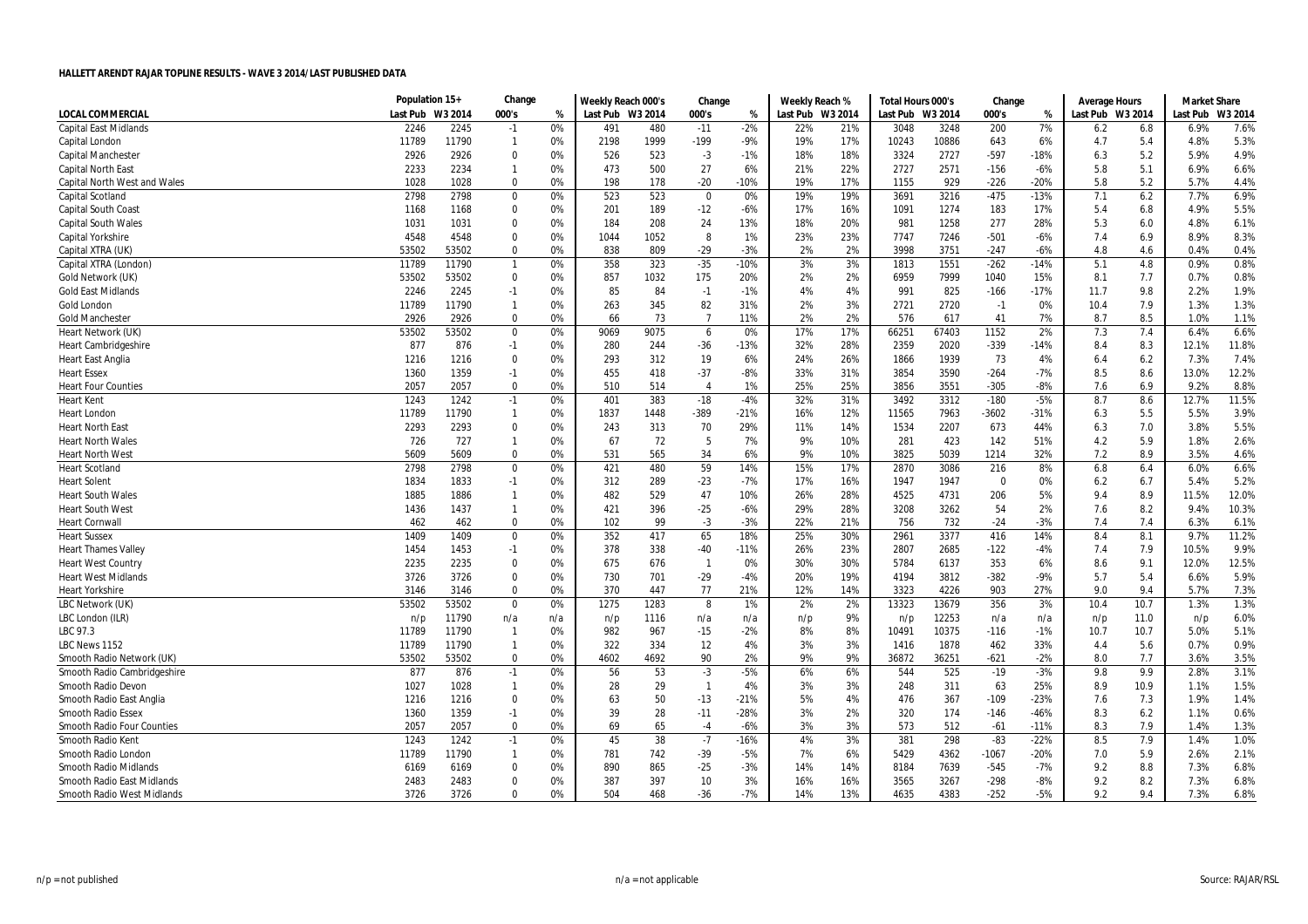|                                            | Population 15+ |         | Change       |       | Weekly Reach 000's |      | Change         |        | Weekly Reach % |         | Total Hours 000's |         | Change                  |        | <b>Average Hours</b> |      | <b>Market Share</b> |         |
|--------------------------------------------|----------------|---------|--------------|-------|--------------------|------|----------------|--------|----------------|---------|-------------------|---------|-------------------------|--------|----------------------|------|---------------------|---------|
| <b>LOCAL COMMERCIAL</b>                    | Last Pub       | W3 2014 | 000's        | %     | Last Pub W3 2014   |      | 000's          | %      | Last Pub       | W3 2014 | Last Pub          | W3 2014 | 000's                   | %      | Last Pub W3 2014     |      | Last Pub            | W3 2014 |
| Smooth Radio North East                    | 2293           | 2293    | 0            | 0%    | 443                | 475  | 32             | 7%     | 19%            | 21%     | 3519              | 3521    | $\overline{2}$          | 0%     | 7.9                  | 7.4  | 8.7%                | 8.7%    |
| Smooth Radio North West                    | 5609           | 5609    | 0            | 0%    | 1165               | 1146 | $-19$          | $-2%$  | 21%            | 20%     | 9366              | 8801    | $-565$                  | $-6%$  | 8.0                  | 7.7  | 8.6%                | 8.1%    |
| Smooth Radio North West and Wales          | 1028           | 1028    | $\Omega$     | 0%    | 31                 | 73   | 42             | 135%   | 3%             | 7%      | 249               | 563     | 314                     | 126%   | 8.1                  | 7.7  | 1.2%                | 2.7%    |
| Smooth Radio Scotland                      | 1984           | 1984    | 0            | 0%    | 284                | 323  | 39             | 14%    | 14%            | 16%     | 1963              | 2379    | 416                     | 21%    | 6.9                  | 7.4  | 5.7%                | 6.9%    |
| Smooth Radio Solent                        | 1834           | 1833    | $-1$         | 0%    | 81                 | 68   | $-13$          | $-16%$ | 4%             | 4%      | 650               | 724     | 74                      | 11%    | 8.0                  | 10.6 | 1.8%                | 1.9%    |
| Smooth Radio South Wales                   | 1031           | 1031    | $\mathbf 0$  | 0%    | 48                 | 55   | $\overline{7}$ | 15%    | 5%             | 5%      | 441               | 484     | 43                      | 10%    | 9.1                  | 8.8  | 2.2%                | 2.3%    |
| <b>Smooth Radio Sussex</b>                 | 1409           | 1409    | 0            | 0%    | 34                 | 49   | 15             | 44%    | 2%             | 3%      | 322               | 459     | 137                     | 43%    | 9.4                  | 9.3  | 1.1%                | 1.5%    |
| Smooth Radio Thames Valley                 | 1454           | 1453    | $-1$         | 0%    | 37                 | 40   | 3              | 8%     | 3%             | 3%      | 368               | 332     | $-36$                   | $-10%$ | 10.0                 | 8.4  | 1.4%                | 1.2%    |
| Smooth Radio West Country                  | 2235           | 2235    | 0            | 0%    | 110                | 109  | $-1$           | $-1%$  | 5%             | 5%      | 1116              | 1168    | 52                      | 5%     | 10.2                 | 10.7 | 2.3%                | 2.4%    |
| <b>XFM Network (UK)</b>                    | 53502          | 53502   | 0            | 0%    | 926                | 988  | 62             | 7%     | 2%             | 2%      | 4854              | 4653    | $-201$                  | $-4%$  | 5.2                  | 4.7  | 0.5%                | 0.5%    |
| <b>XFM London</b>                          | 11789          | 11790   | $\mathbf{1}$ | 0%    | 394                | 417  | 23             | 6%     | 3%             | 4%      | 1625              | 1470    | $-155$                  | $-10%$ | 4.1                  | 3.5  | 0.8%                | 0.7%    |
| <b>XFM Manchester</b>                      | 2926           | 2926    | 0            | 0%    | 231                | 298  | 67             | 29%    | 8%             | 10%     | 1437              | 1659    | 222                     | 15%    | 6.2                  | 5.6  | 2.6%                | 3.0%    |
| <b>XFM Scotland</b>                        | 830            | 830     | $\Omega$     | 0%    | 51                 | 39   | $-12$          | $-24%$ | 6%             | 5%      | 226               | 205     | $-21$                   | $-9%$  | 4.4                  | 5.3  | 1.6%                | 1.3%    |
| <b>IOW Radio</b>                           | 120            | 120     | $\mathbf 0$  | 0%    | 42                 | 43   | $\mathbf{1}$   | 2%     | 35%            | 36%     | 275               | 279     | $\overline{4}$          | 1%     | 6.6                  | 6.5  | 10.9%               | 11.1%   |
| 107 JACK fm Berkshire (was Reading 107 FM) | 236            | 236     | $\Omega$     | 0%    | 18                 | 18   | $\mathbf 0$    | 0%     | 8%             | 8%      | 76                | 66      | $-10$                   | $-13%$ | 4.2                  | 3.7  | 1.9%                | 1.6%    |
| <b>JACKfm Oxfordshire</b>                  | 514            | 513     | $-1$         | 0%    | 89                 | 93   | $\overline{4}$ | 4%     | 17%            | 18%     | 443               | 470     | 27                      | 6%     | 5.0                  | 5.1  | 5.2%                | 5.1%    |
| JACKfm 2 Oxford (was Glide FM 107.9)       | 502            | 501     | $-1$         | 0%    | 31                 | 41   | 10             | 32%    | 6%             | 8%      | 153               | 174     | 21                      | 14%    | 5.0                  | 4.2  | 1.8%                | 2.0%    |
| 106 JACKfm (Oxford)                        | 514            | 513     | $-1$         | 0%    | 69                 | 65   | -4             | $-6%$  | 13%            | 13%     | 291               | 296     | -5                      | 2%     | 4.2                  | 4.6  | 3.4%                | 3.2%    |
| Kingdom FM                                 | 289            | 289     | $\mathbf 0$  | 0%    | 64                 | 58   | -6             | $-9%$  | 22%            | 20%     | 472               | 359     | $-113$                  | $-24%$ | 7.4                  | 6.2  | 9.0%                | 6.6%    |
| kmfm Group                                 | 1235           | 1235    | $\Omega$     | 0%    | 170                | 185  | 15             | 9%     | 14%            | 15%     | 836               | 1434    | 598                     | 72%    | 4.9                  | 7.7  | 3.1%                | 5.0%    |
| kmfm East                                  | 564            | 564     | $\mathbf 0$  | 0%    | 90                 | 94   | $\overline{4}$ | 4%     | 16%            | 17%     | 511               | 937     | 426                     | 83%    | 5.7                  | 10.0 | 3.9%                | 6.9%    |
| kmfm West                                  | 671            | 671     | 0            | 0%    | 80                 | 91   | 11             | 14%    | 12%            | 14%     | 325               | 497     | 172                     | 53%    | 4.0                  | 5.4  | 2.3%                | 3.3%    |
| Lincs FM Group                             | 2424           | 2423    | $-1$         | 0%    | 610                | 598  | $-12$          | $-2%$  | 25%            | 25%     | 5537              | 6240    | 703                     | 13%    | 9.1                  | 10.4 | 10.8%               | 12.3%   |
| <b>Lincs FM 102.2</b>                      | 927            | 927     | $\Omega$     | 0%    | 313                | 302  | $-11$          | $-4%$  | 34%            | 33%     | 3071              | 3395    | 324                     | 11%    | 9.8                  | 11.3 | 15.5%               | 17.0%   |
| Lincs FM Group Yorkshire                   | 1512           | 1512    | 0            | 0%    | 305                | 300  | -5             | $-2%$  | 20%            | 20%     | 2574              | 2757    | 183                     | 7%     | 8.4                  | 9.2  | 7.9%                | 8.6%    |
| Dearne FM                                  | 237            | 236     | $-1$         | 0%    | 50                 | 47   | $-3$           | $-6%$  | 21%            | 20%     | 379               | 391     | 12                      | 3%     | 7.5                  | 8.3  | 8.6%                | 9.1%    |
| <b>KCFM 99.8</b>                           | 444            | 444     | 0            | 0%    | 89                 | 92   | $\mathbf{3}$   | 3%     | 20%            | 21%     | 775               | 950     | 175                     | 23%    | 8.7                  | 10.3 | 7.5%                | 9.4%    |
| <b>Ridings FM</b>                          | 301            | 301     | $\Omega$     | 0%    | 43                 | 44   | $\mathbf{1}$   | 2%     | 14%            | 15%     | 366               | 378     | 12                      | 3%     | 8.5                  | 8.6  | 5.6%                | 5.9%    |
| <b>Rother FM</b>                           | 209            | 208     | $-1$         | 0%    | 35                 | 30   | $-5$           | $-14%$ | 17%            | 14%     | 269               | 283     | 14                      | 5%     | 7.7                  | 9.4  | 6.1%                | 6.5%    |
| <b>Trax FM</b>                             | 375            | 375     | $\Omega$     | 0%    | 89                 | 87   | $-2$           | $-2%$  | 24%            | 23%     | 785               | 755     | $-30$                   | $-4%$  | 8.8                  | 8.7  | 9.9%                | 9.6%    |
| The Local Radio Company Group Total        | 1990           | 1989    | $-1$         | 0%    | 533                | 536  | 3              | 1%     | 27%            | 27%     | 4306              | 4125    | $-181$                  | $-4%$  | 8.1                  | 7.7  | 10.9%               | 10.7%   |
| 2BR                                        | 180            | 181     | $\mathbf{1}$ | 1%    | 58                 | 56   | $-2$           | $-3%$  | 32%            | 31%     | 545               | 496     | $-49$                   | $-9%$  | 9.5                  | 8.8  | 15.6%               | 14.4%   |
| <b>Minster FM</b>                          | 308            | 309     | $\mathbf{1}$ | 0%    | 62                 | 59   | $-3$           | $-5%$  | 20%            | 19%     | 401               | 388     | $-13$                   | $-3%$  | 6.4                  | 6.5  | 6.9%                | 7.0%    |
| <b>Mix 96</b>                              | 127            | 127     | 0            | 0%    | 41                 | 45   | $\overline{4}$ | 10%    | 32%            | 35%     | 249               | 274     | 25                      | 10%    | 6.1                  | 6.1  | 9.2%                | 10.3%   |
| Spire FM                                   | 118            | 118     | 0            | 0%    | 40                 | 36   | $-4$           | $-10%$ | 34%            | 30%     | 300               | 261     | $-39$                   | $-13%$ | 7.4                  | 7.2  | 12.1%               | 10.6%   |
| Spirit FM                                  | 218            | 218     | 0            | 0%    | 57                 | 55   | $-2$           | $-4%$  | 26%            | 25%     | 566               | 514     | $-52$                   | $-9%$  | 9.9                  | 9.4  | 12.9%               | 11.8%   |
| <b>Star North East</b>                     | 387            | 387     | $\mathbf 0$  | 0%    | 51                 | 54   | 3              | 6%     | 13%            | 14%     | 385               | 326     | $-59$                   | $-15%$ | 7.5                  | 6.0  | 5.2%                | 4.6%    |
| 97.2 Stray FM                              | 143            | 143     | 0            | 0%    | 49                 | 48   | $-1$           | $-2%$  | 35%            | 34%     | 321               | 331     | 10                      | 3%     | 6.5                  | 6.8  | 10.2%               | 10.7%   |
| Sun FM                                     | 272            | 270     | $-2$         | $-1%$ | 72                 | 75   | 3              | 4%     | 26%            | 28%     | 560               | 630     | 70                      | 13%    | 7.8                  | 8.4  | 11.5%               | 13.4%   |
| <b>Wessex FM</b>                           | 124            | 123     | $-1$         | $-1%$ | 50                 | 54   | $\overline{4}$ | 8%     | 40%            | 44%     | 485               | 486     | $\overline{\mathbf{1}}$ | 0%     | 9.7                  | 8.9  | 16.7%               | 17.0%   |
| Yorkshire Coast Radio                      | 113            | 114     | $\mathbf{1}$ | 1%    | 53                 | 53   | $\mathbf 0$    | 0%     | 46%            | 46%     | 493               | 419     | $-74$                   | $-15%$ | 9.4                  | 8.0  | 19.9%               | 17.3%   |
| Radio Mansfield 103.2                      | 159            | 159     | 0            | 0%    | 38                 | 37   | $-1$           | $-3%$  | 24%            | 23%     | 326               | 338     | 12                      | 4%     | 8.5                  | 9.1  | 9.7%                | 10.5%   |
| <b>Manx Radio</b>                          | 72             | 72      | 0            | 0%    | 38                 | 39   | $\mathbf{1}$   | 3%     | 53%            | 55%     | 399               | 417     | 18                      | 5%     | 10.4                 | 10.6 | 27.0%               | 28.1%   |
| Original 106 (Aberdeen)                    | 344            | 344     | $\mathbf 0$  | 0%    | 80                 | 81   | $\overline{1}$ | 1%     | 23%            | 24%     | 653               | 595     | $-58$                   | $-9%$  | 8.1                  | 7.3  | 10.7%               | 10.0%   |
| <b>Total Orion Midlands</b>                | 6426           | 6426    | $\Omega$     | 0%    | 1169               | 1190 | 21             | 2%     | 18%            | 19%     | 8680              | 9648    | 968                     | 11%    | 7.4                  | 8.1  | 7.4%                | 8.2%    |
| Orion Midlands FM                          | 6426           | 6426    | 0            | 0%    | 1079               | 1117 | 38             | 4%     | 17%            | 17%     | 7694              | 8850    | 1156                    | 15%    | 7.1                  | 7.9  | 6.6%                | 7.5%    |
| Gem 106 (East Midlands)                    | 2397           | 2396    | $-1$         | 0%    | 437                | 461  | 24             | 5%     | 18%            | 19%     | 3070              | 3575    | 505                     | 16%    | 7.0                  | 7.8  | 6.5%                | 7.7%    |
| Free Radio (West Midlands)                 | 4122           | 4122    | $\mathbf 0$  | 0%    | 734                | 735  | $\overline{1}$ | 0%     | 18%            | 18%     | 5611              | 6073    | 462                     | 8%     | 7.6                  | 8.3  | 7.8%                | 8.3%    |
| Free Radio FM (West Midlands)              | 4122           | 4122    | 0            | 0%    | 642                | 660  | 18             | 3%     | 16%            | 16%     | 4625              | 5276    | 651                     | 14%    | 7.2                  | 8.0  | 6.5%                | 7.2%    |
| Free Radio 80s (West Midlands)             | 3648           | 3648    | $\Omega$     | በ%    | 138                | 113  | $-25$          | $-18%$ | 4%             | 3%      | 986               | 798     | $-188$                  | $-19%$ | 7.1                  | 7.0  | 1.6%                | 1.2%    |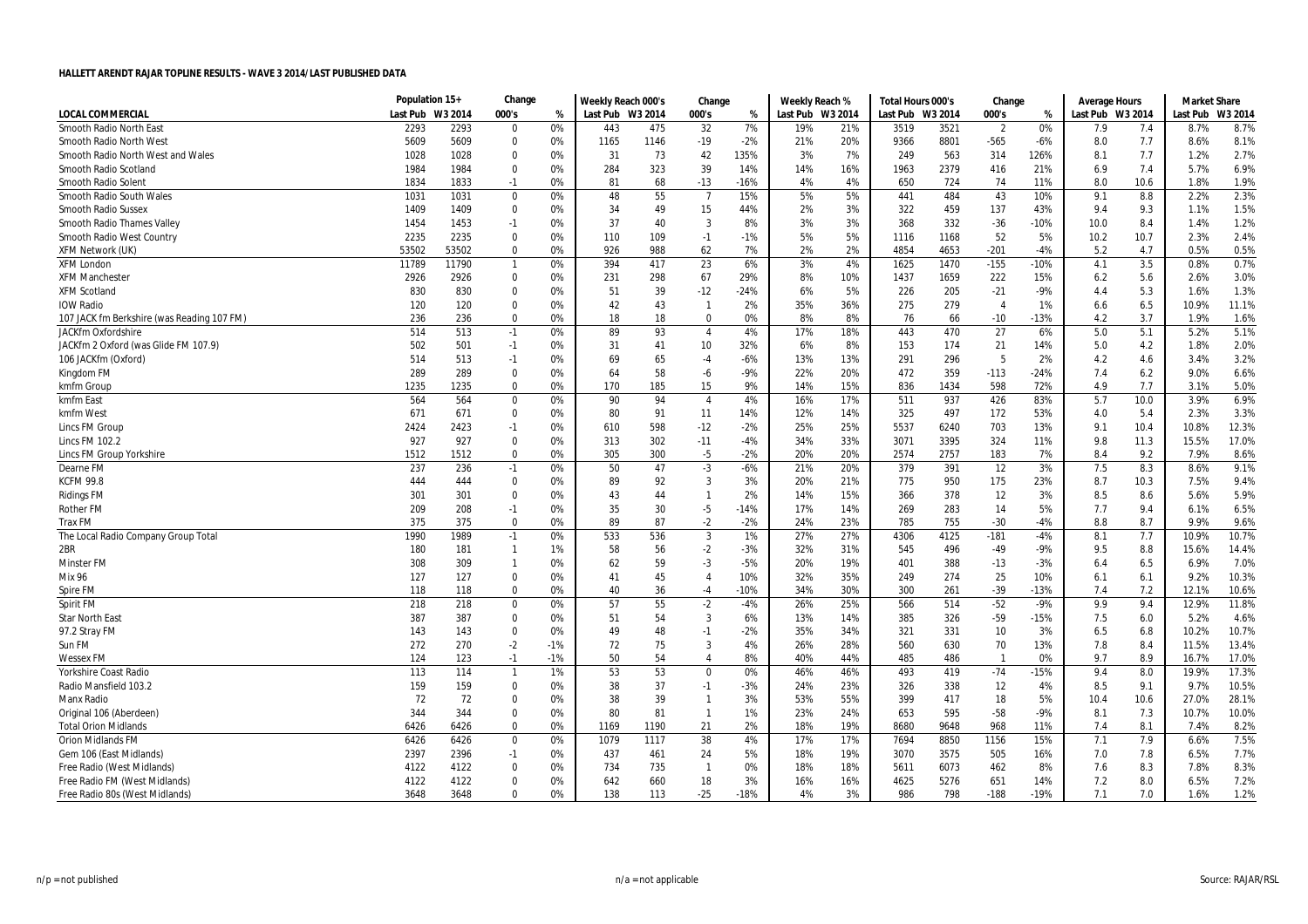|                                                                  | Population 15+ |         | Change       |       | Weekly Reach 000's |      | Change         |        | Weekly Reach %   |       | Total Hours 000's |       | Change         |        | Average Hours    |      | <b>Market Share</b> |         |
|------------------------------------------------------------------|----------------|---------|--------------|-------|--------------------|------|----------------|--------|------------------|-------|-------------------|-------|----------------|--------|------------------|------|---------------------|---------|
| <b>LOCAL COMMERCIAL</b>                                          | Last Pub       | W3 2014 | 000's        | %     | Last Pub W3 2014   |      | 000's          | %      | Last Pub W3 2014 |       | Last Pub W3 2014  |       | 000's          | %      | Last Pub W3 2014 |      | Last Pub            | W3 2014 |
| Free Radio (Birmingham & Black Country)                          | 2586           | 2586    | $\Omega$     | 0%    | 432                | 407  | $-25$          | $-6%$  | 17%              | 16%   | 3120              | 3483  | 363            | 12%    | 7.2              | 8.6  | 7.3%                | 7.7%    |
| Free Radio FM (Birmingham & Black Country) (was BRMB and Beacon) | 2586           | 2586    | $\Omega$     | 0%    | 388                | 380  | -8             | $-2%$  | 15%              | 15%   | 2581              | 3064  | 483            | 19%    | 6.7              | 8.1  | 6.0%                | 6.8%    |
| Free Radio 80s (Birmingham & Black Country)                      | 2586           | 2586    | $\mathbf 0$  | 0%    | 77                 | 51   | $-26$          | $-34%$ | 3%               | 2%    | 539               | 420   | $-119$         | $-22%$ | 7.0              | 8.2  | 1.3%                | 0.9%    |
| Free Radio (Coventry & Warwickshire)                             | 686            | 687     | $\mathbf{1}$ | 0%    | 122                | 133  | 11             | 9%     | 18%              | 19%   | 1037              | 1098  | 61             | 6%     | 8.5              | 8.2  | 9.3%                | 10.1%   |
| Free Radio FM (Coventry & Warwickshire) (was Mercia)             | 686            | 687     | $\mathbf{1}$ | 0%    | 93                 | 107  | 14             | 15%    | 14%              | 16%   | 799               | 919   | 120            | 15%    | 8.5              | 8.6  | 7.1%                | 8.4%    |
| Free Radio 80s (Coventry & Warwickshire)                         | 686            | 687     | $\mathbf{1}$ | 0%    | 35                 | 35   | 0              | 0%     | 5%               | 5%    | 239               | 178   | $-61$          | $-26%$ | 6.8              | 5.0  | 2.1%                | 1.6%    |
| Free Radio FM (Herefordshire & Worcestershire) (was Wyvern)      | 473            | 474     | $\mathbf{1}$ | 0%    | 91                 | 90   | $-1$           | $-1%$  | 19%              | 19%   | 817               | 681   | $-136$         | $-17%$ | 9.0              | 7.5  | 8.8%                | 7.5%    |
| Free Radio (Shropshire)                                          | 376            | 376     | $\Omega$     | 0%    | 96                 | 93   | $-3$           | $-3%$  | 26%              | 25%   | 804               | 720   | $-84$          | $-10%$ | 8.4              | 7.7  | 9.9%                | 9.0%    |
| Free Radio FM (Shropshire) (was Beacon)                          | 376            | 376     | $\mathbf 0$  | 0%    | 80                 | 81   | $\mathbf{1}$   | 1%     | 21%              | 21%   | 664               | 594   | $-70$          | $-11%$ | 8.2              | 7.4  | 8.2%                | 7.4%    |
| Free Radio 80s (Shropshire)                                      | 376            | 376     | 0            | 0%    | 22                 | 19   | $-3$           | -14%   | 6%               | 5%    | 140               | 126   | $-14$          | $-10%$ | 6.4              | 6.7  | 1.7%                | 1.6%    |
| Palm FM                                                          | 223            | 223     | 0            | 0%    | 45                 | 38   | $-7$           | $-16%$ | 20%              | 17%   | 379               | 360   | $-19$          | $-5%$  | 8.4              | 9.6  | 7.4%                | 7.2%    |
| Radio Plymouth                                                   | 260            | 260     | $\mathbf 0$  | 0%    | 45                 | 44   | $-1$           | $-2%$  | 17%              | 17%   | 298               | 326   | 28             | 9%     | 6.6              | 7.4  | 5.1%                | 5.9%    |
| Premier Christian Radio                                          | 11789          | 11790   | -1           | 0%    | 241                | 149  | $-92$          | $-38%$ | 2%               | 1%    | 2435              | 2135  | $-300$         | $-12%$ | 10.1             | 14.4 | 1.2%                | 1.0%    |
| Q Radio Network                                                  | 619            | 619     | $\mathbf 0$  | 0%    | 97                 | 117  | 20             | 21%    | 16%              | 19%   | 835               | 892   | 57             | 7%     | 8.7              | 7.6  | 6.4%                | 7.0%    |
| <b>Total Quidem</b>                                              | 1338           | 1337    | $-1$         | 0%    | 178                | 162  | $-16$          | $-9%$  | 13%              | 12%   | 1338              | 1161  | $-177$         | $-13%$ | 7.5              | 7.2  | 5.3%                | 4.7%    |
| Oak FM                                                           | 322            | 321     | $-1$         | 0%    | 29                 | 28   | $-1$           | $-3%$  | 9%               | 9%    | 156               | 125   | $-31$          | $-20%$ | 5.4              | 4.5  | 2.4%                | 2.0%    |
| <b>Total Touch Radio Network</b>                                 | 1016           | 1016    | 0            | 0%    | 149                | 134  | $-15$          | -10%   | 15%              | 13%   | 1182              | 1035  | $-147$         | $-12%$ | 7.9              | 7.7  | 6.2%                | 5.6%    |
| 107.6 Banbury Sound                                              | 84             | 85      |              | 1%    | 18                 | 18   | $\mathbf 0$    | 0%     | 22%              | 21%   | 153               | 141   | $-12$          | $-8%$  | 8.3              | 8.0  | 9.5%                | 8.8%    |
| <b>Rugby FM</b>                                                  | 78             | 78      | $\mathbf 0$  | 0%    | 20                 | 20   | $\Omega$       | 0%     | 25%              | 25%   | 158               | 167   | 9              | 6%     | 8.0              | 8.6  | 9.9%                | 10.3%   |
| 96.2FM Touchradio - Coventry                                     | 301            | 301     | $\mathbf 0$  | 0%    | 31                 | 22   | $-9$           | $-29%$ | 10%              | 7%    | 200               | 113   | $-87$          | $-44%$ | 6.5              | 5.1  | 4.3%                | 2.7%    |
| <b>Touch FM Staffs</b>                                           | 256            | 256     | $\pmb{0}$    | 0%    | 33                 | 30   | $-3$           | $-9%$  | 13%              | 12%   | 252               | 237   | $-15$          | $-6%$  | 7.5              | 7.8  | 4.5%                | 4.3%    |
| 102FM Touchradio - Warks, Worcs, Cotswolds                       | 296            | 296     | $\mathbf 0$  | 0%    | 47                 | 44   | $-3$           | $-6%$  | 16%              | 15%   | 418               | 377   | $-41$          | $-10%$ | 8.9              | 8.5  | 7.4%                | 6.6%    |
| 96.2 The Revolution                                              | 523            | 523     | $\Omega$     | 0%    | 25                 | 33   | 8              | 32%    | 5%               | 6%    | 222               | 187   | $-35$          | $-16%$ | 8.8              | 5.7  | 2.3%                | 2.0%    |
| Southend & Chelmsford Radio                                      | 494            | 495     | $\mathbf{1}$ | 0%    | 54                 | 52   | $-2$           | $-4%$  | 11%              | 11%   | 356               | 386   | 30             | 8%     | 6.6              | 7.4  | 3.3%                | 3.4%    |
| 107.5 Sovereign Radio                                            | 155            | 155     | $\mathbf 0$  | 0%    | 23                 | 21   | $-2$           | $-9%$  | 15%              | 14%   | 168               | 177   | 9              | 5%     | 7.4              | 8.3  | 5.2%                | 5.2%    |
| Sunrise Radio                                                    | 11789          | 11790   | $\mathbf{1}$ | 0%    | 320                | 259  | $-61$          | $-19%$ | 3%               | 2%    | 2497              | 2800  | 303            | 12%    | 7.8              | 10.8 | 1.2%                | 1.4%    |
| Time FM 106.6                                                    | 305            | 305     | $\mathbf 0$  | 0%    | 23                 | 23   | $\Omega$       | 0%     | 7%               | 8%    | 114               | 113   | $-1$           | $-1%$  | 5.0              | 4.9  | 2.4%                | 2.4%    |
| <b>Tindle Radio Group</b>                                        | 139            | 139     | $\mathbf 0$  | 0%    | 89                 | 86   | $-3$           | $-3%$  | 65%              | 62%   | 1110              | 1091  | $-19$          | $-2%$  | 12.4             | 12.7 | 40.9%               | 41.4%   |
| Channel 103 FM                                                   | 85             | 85      | $\mathbf 0$  | 0%    | 54                 | 50   | $-4$           | $-7%$  | 63%              | 59%   | 571               | 550   | $-21$          | $-4%$  | 10.6             | 10.9 | 35.8%               | 35.6%   |
| Island FM 104.7                                                  | 53             | 53      | $\mathbf 0$  | 0%    | 36                 | 35   | $-1$           | $-3%$  | 67%              | 66%   | 539               | 541   | $\overline{2}$ | 0%     | 15.1             | 15.4 | 48.3%               | 49.7%   |
| Town and Country Broadcasting (South and West Wales)             | 1728           | 1728    | $\mathbf 0$  | 0%    | 314                | 327  | 13             | 4%     | 18%              | 19%   | 2086              | 2093  | $\overline{7}$ | 0%     | 6.6              | 6.4  | 5.8%                | 5.9%    |
| 106.3 Bridge FM                                                  | 128            | 128     | $\mathbf 0$  | 0%    | 41                 | 42   | $\overline{1}$ | 2%     | 32%              | 33%   | 265               | 270   | 5              | 2%     | 6.5              | 6.5  | 10.2%               | 9.9%    |
| Radio Carmarthenshire and Scarlet FM                             | 131            | 130     | $-1$         | $-1%$ | 43                 | 38   | $-5$           | $-12%$ | 33%              | 29%   | 336               | 294   | $-42$          | $-13%$ | 7.9              | 7.8  | 11.2%               | 9.8%    |
| Radio Ceredigion                                                 | 80             | 79      | $-1$         | $-1%$ | 18                 | 16   | $-2$           | $-11%$ | 22%              | 20%   | 136               | 115   | $-21$          | $-15%$ | 7.7              | 7.3  | 6.9%                | 5.9%    |
| Nation Hits! (was Nation 80s)                                    | 472            | 471     | $-1$         | 0%    | 35                 | 42   | $\overline{7}$ | 20%    | 7%               | 9%    | 187               | 283   | 96             | 51%    | 5.4              | 6.8  | 1.8%                | 2.7%    |
| <b>Nation Radio</b>                                              | 1508           | 1507    | $-1$         | 0%    | 173                | 174  | $\mathbf{1}$   | 1%     | 12%              | 12%   | 688               | 683   | $-5$           | $-1%$  | 4.0              | 3.9  | 2.3%                | 2.3%    |
| 102.5 Radio Pembrokeshire                                        | 101            | 100     | $-1$         | $-1%$ | 45                 | 45   | $\mathbf 0$    | 0%     | 45%              | 45%   | 446               | 448   | $\overline{2}$ | 0%     | 9.9              | 10.0 | 18.6%               | 17.9%   |
| <b>Total UKRD</b>                                                | 1634           | 1635    | $\mathbf{1}$ | 0%    | 410                | 406  | $-4$           | $-1%$  | 25%              | 25%   | 3985              | 3465  | $-520$         | $-13%$ | 9.7              | 8.5  | 11.1%               | 10.3%   |
| The Bee                                                          | 451            | 451     | $\mathbf 0$  | 0%    | 52                 | 55   | 3              | 6%     | 11%              | 12%   | 497               | 462   | $-35$          | $-7%$  | 9.6              | 8.4  | 6.1%                | 5.5%    |
| <b>Total Eagle</b>                                               | 542            | 543     | $\mathbf{1}$ | 0%    | 141                | 130  | $-11$          | $-8%$  | 26%              | 24%   | 1197              | 987   | $-210$         | $-18%$ | 8.5              | 7.6  | 10.8%               | 9.6%    |
| 96.4 Eagle Radio                                                 | 542            | 543     | $\mathbf{1}$ | 0%    | 139                | 129  | $-10$          | $-7%$  | 26%              | 24%   | 1165              | 968   | $-197$         | $-17%$ | 8.4              | 7.5  | 10.5%               | 9.4%    |
| Eagle Extra                                                      | 542            | 543     | -1           | 0%    | 3                  | 3    | $\Omega$       | 0%     | 1%               | $*$ % | 32                | 19    | $-13$          | $-41%$ | 11.2             | 7.4  | 0.3%                | 0.2%    |
| KL.FM 96.7                                                       | 154            | 154     | $\mathbf 0$  | 0%    | 48                 | 49   | $\overline{1}$ | 2%     | 31%              | 32%   | 607               | 569   | $-38$          | $-6%$  | 12.8             | 11.6 | 16.9%               | 16.7%   |
| Pirate FM                                                        | 486            | 486     | $\Omega$     | 0%    | 178                | 166  | $-12$          | $-7%$  | 37%              | 34%   | 1668              | 1644  | $-24$          | $-1%$  | 9.4              | 9.9  | 13.1%               | 12.8%   |
| UTV Radio (inc. talkSPORT)                                       | 53502          | 53502   | $\mathbf 0$  | 0%    | 4456               | 4550 | 94             | 2%     | 8%               | 9%    | 33934             | 36195 | 2261           | 7%     | 7.6              | 8.0  | 3.3%                | 3.5%    |
| UTV Radio (excl. talkSPORT)                                      | 6846           | 6846    | $\mathbf 0$  | 0%    | 1380               | 1434 | 54             | 4%     | 20%              | 21%   | 12275             | 13145 | 870            | 7%     | 8.9              | 9.2  | 9.2%                | 9.8%    |
| 107.6 Juice FM                                                   | 1063           | 1063    | $\mathbf 0$  | 0%    | 228                | 207  | -21            | $-9%$  | 21%              | 19%   | 1895              | 1513  | $-382$         | $-20%$ | 8.3              | 7.3  | 8.5%                | 6.6%    |
| Peak 107 FM                                                      | 420            | 420     | $\Omega$     | 0%    | 106                | 98   | -8             | $-8%$  | 25%              | 23%   | 973               | 957   | $-16$          | $-2%$  | 9.1              | 9.7  | 11.0%               | 11.2%   |
| The Pulse/Pulse 2                                                | 882            | 881     | $-1$         | 0%    | 128                | 151  | 23             | 18%    | 15%              | 17%   | 809               | 902   | 93             | 11%    | 6.3              | 6.0  | 5.5%                | 6.3%    |
| The Pulse                                                        | 882            | 881     | $-1$         | 0%    | 113                | 139  | 26             | 23%    | 13%              | 16%   | 625               | 747   | 122            | 20%    | 5.5              | 5.4  | 4.3%                | 5.2%    |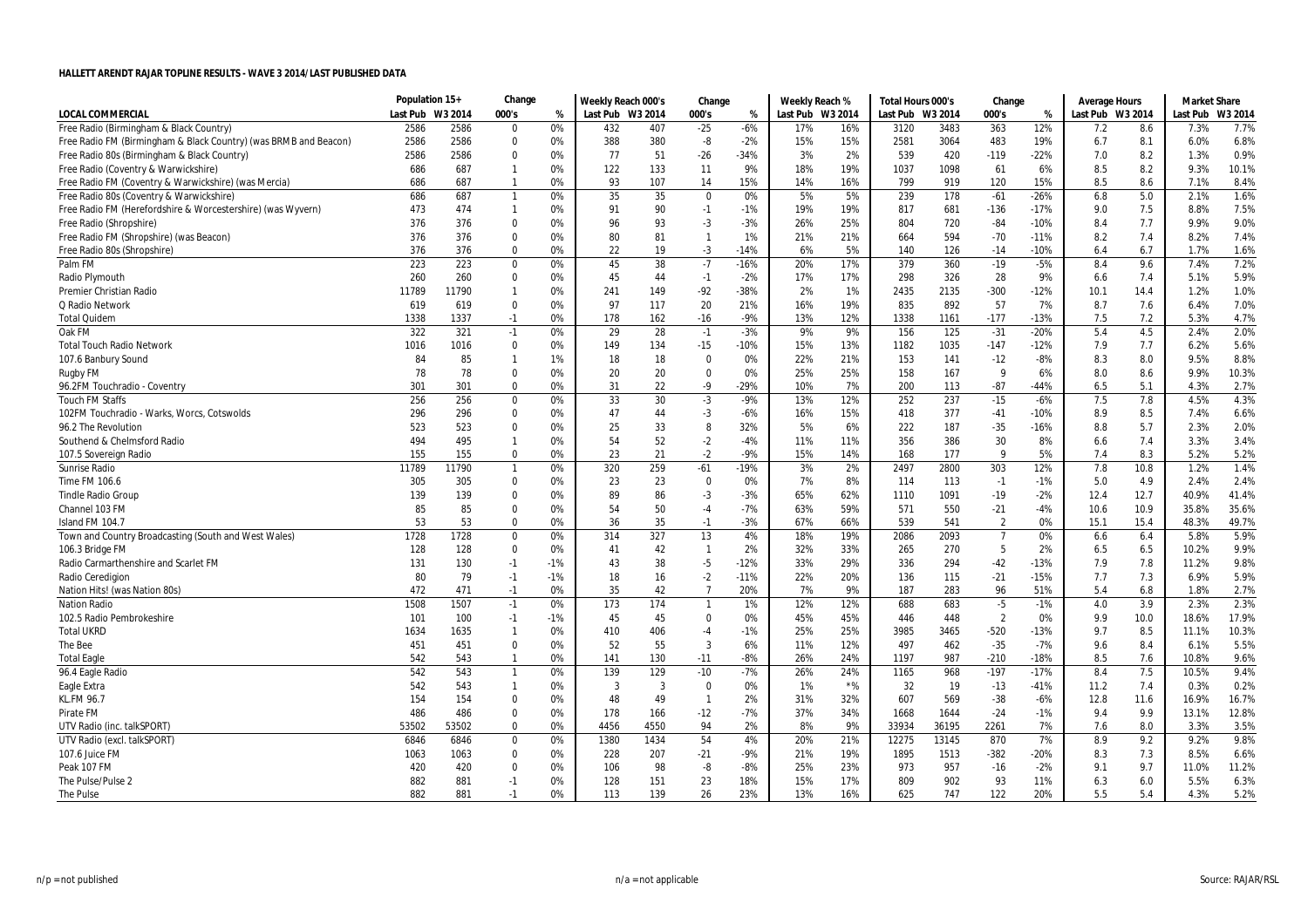|                                      | Population 15+   |       | Change       |    | Weekly Reach 000's |      | Change         |        | Weekly Reach %   |     | Total Hours 000's |       | Change      |        | Average Hours    |      | <b>Market Share</b> |         |
|--------------------------------------|------------------|-------|--------------|----|--------------------|------|----------------|--------|------------------|-----|-------------------|-------|-------------|--------|------------------|------|---------------------|---------|
| <b>LOCAL COMMERCIAL</b>              | Last Pub W3 2014 |       | 000's        | %  | Last Pub W3 2014   |      | 000's          | %      | Last Pub W3 2014 |     | Last Pub W3 2014  |       | 000's       | %      | Last Pub W3 2014 |      | Last Pub            | W3 2014 |
| Pulse <sub>2</sub>                   | 882              | 881   | $-1$         | 0% | 27                 | 26   | $-1$           | $-4%$  | 3%               | 3%  | 184               | 155   | $-29$       | $-16%$ | 6.7              | 5.9  | 1.3%                | 1.1%    |
| Signal 107                           | 1025             | 1024  | $-1$         | 0% | 24                 | 46   | 22             | 92%    | 2%               | 5%  | 256               | 555   | 299         | 117%   | 10.5             | 12.0 | 1.3%                | 2.7%    |
| Signal One & Signal Two              | 797              | 797   | $\Omega$     | 0% | 304                | 309  | 5              | 2%     | 38%              | 39% | 3655              | 3775  | 120         | 3%     | 12.0             | 12.2 | 22.2%               | 22.8%   |
| Signal One                           | 797              | 797   | $\mathbf 0$  | 0% | 267                | 268  | $\mathbf{1}$   | 0%     | 33%              | 34% | 2492              | 2789  | 297         | 12%    | 9.3              | 10.4 | 15.2%               | 16.8%   |
| Signal Two                           | 797              | 797   | $\mathbf 0$  | 0% | 76                 | 78   | $\overline{2}$ | 3%     | 10%              | 10% | 1163              | 985   | $-178$      | $-15%$ | 15.2             | 12.6 | 7.1%                | 5.9%    |
| Total Swansea Sound/96.4 FM The Wave | 472              | 471   | $-1$         | 0% | 172                | 172  | $\mathbf 0$    | 0%     | 36%              | 36% | 1652              | 1641  | $-11$       | $-1%$  | 9.6              | 9.6  | 16.0%               | 15.5%   |
| Swansea Sound - 1170 MW              | 472              | 471   | $-1$         | 0% | 61                 | 68   | $\overline{7}$ | 11%    | 13%              | 15% | 505               | 522   | 17          | 3%     | 8.2              | 7.6  | 4.9%                | 4.9%    |
| 96.4 FM The Wave                     | 472              | 471   | $-1$         | 0% | 135                | 130  | $-5$           | $-4%$  | 29%              | 28% | 1147              | 1119  | $-28$       | $-2%$  | 8.5              | 8.6  | 11.1%               | 10.6%   |
| U105                                 | 889              | 888   | $-1$         | 0% | 179                | 193  | 14             | 8%     | 20%              | 22% | 1472              | 1694  | 222         | 15%    | 8.2              | 8.8  | 9.5%                | 11.5%   |
| Radio Wave 96.5 FM                   | 234              | 233   | $-1$         | 0% | 75                 | 76   | $\overline{1}$ | 1%     | 32%              | 33% | 655               | 523   | $-132$      | $-20%$ | 8.7              | 6.9  | 13.8%               | 10.8%   |
| 102.4 Wish/107.2 Wire/107.4 Tower FM | 1118             | 1118  | $\mathbf 0$  | 0% | 159                | 146  | $-13$          | $-8%$  | 14%              | 13% | 926               | 879   | $-47$       | $-5%$  | 5.8              | 6.0  | 4.4%                | 4.0%    |
| 107.4 Tower FM                       | 441              | 441   | 0            | 0% | 45                 | 37   | -8             | $-18%$ | 10%              | 8%  | 307               | 272   | $-35$       | $-11%$ | 6.8              | 7.3  | 4.0%                | 3.4%    |
| 107.2 Wire FM                        | 271              | 271   | $\mathbf 0$  | 0% | 51                 | 54   | $\overline{3}$ | 6%     | 19%              | 20% | 237               | 357   | 120         | 51%    | 4.7              | 6.6  | 4.6%                | 6.8%    |
| 102.4 Wish FM                        | 456              | 455   | $-1$         | 0% | 63                 | 56   | $-7$           | $-11%$ | 14%              | 12% | 383               | 251   | $-132$      | $-34%$ | 6.1              | 4.5  | 4.3%                | 2.7%    |
| <b>BBC Local Radio in England</b>    | 43253            | 43252 | $-1$         | 0% | 6823               | 6740 | $-83$          | $-1%$  | 16%              | 16% | 59763             | 60331 | 568         | 1%     | 8.8              | 9.0  | 7.2%                | 7.3%    |
| <b>BBC Radio Berkshire</b>           | 821              | 822   | $\mathbf{1}$ | 0% | 141                | 114  | $-27$          | $-19%$ | 17%              | 14% | 1025              | 964   | $-61$       | $-6%$  | 7.3              | 8.4  | 6.9%                | 6.5%    |
| <b>BBC Radio Bristol</b>             | 893              | 893   | 0            | 0% | 127                | 140  | 13             | 10%    | 14%              | 16% | 1013              | 1217  | 204         | 20%    | 8.0              | 8.7  | 5.6%                | 6.4%    |
| <b>BBC Radio Cambridgeshire</b>      | 743              | 744   | $\mathbf{1}$ | 0% | 119                | 117  | $-2$           | $-2%$  | 16%              | 16% | 1086              | 707   | $-379$      | $-35%$ | 9.1              | 6.0  | 6.5%                | 4.9%    |
| <b>BBC Radio Cornwal</b>             | 461              | 461   | $\Omega$     | 0% | 169                | 172  | 3              | 2%     | 37%              | 37% | 2126              | 2066  | $-60$       | $-3%$  | 12.6             | 12.0 | 17.7%               | 17.9%   |
| <b>BBC Coventry and Warwickshire</b> | 695              | 695   | 0            | 0% | 85                 | 87   | $\overline{2}$ | 2%     | 12%              | 13% | 669               | 597   | $-72$       | $-11%$ | 7.8              | 6.8  | 5.8%                | 5.2%    |
| <b>BBC Radio Cumbria</b>             | 408              | 408   | 0            | 0% | 123                | 122  | $-1$           | $-1%$  | 30%              | 30% | 1126              | 1207  | 81          | 7%     | 9.1              | 9.9  | 13.9%               | 13.8%   |
| <b>BBC Radio Derby</b>               | 655              | 655   | $\Omega$     | 0% | 147                | 126  | $-21$          | $-14%$ | 22%              | 19% | 1395              | 1316  | $-79$       | $-6%$  | 9.5              | 10.5 | 10.7%               | 10.8%   |
| <b>BBC Radio Devon</b>               | 975              | 976   | $\mathbf{1}$ | 0% | 199                | 197  | $-2$           | $-1%$  | 20%              | 20% | 1935              | 1759  | $-176$      | $-9%$  | 9.7              | 8.9  | 8.8%                | 8.7%    |
| <b>BBC Essex</b>                     | 1298             | 1297  | $-1$         | 0% | 228                | 225  | $-3$           | $-1%$  | 18%              | 17% | 2662              | 2434  | $-228$      | -9%    | 11.7             | 10.8 | 9.1%                | 8.4%    |
| <b>BBC Radio Gloucestershire</b>     | 501              | 501   | 0            | 0% | 92                 | 100  | 8              | 9%     | 18%              | 20% | 714               | 877   | 163         | 23%    | 7.7              | 8.8  | 6.3%                | 7.8%    |
| <b>BBC Hereford &amp; Worcester</b>  | 504              | 505   | $\mathbf{1}$ | 0% | 119                | 128  | 9              | 8%     | 24%              | 25% | 1038              | 821   | $-217$      | $-21%$ | 8.7              | 6.4  | 11.0%               | 8.8%    |
| <b>BBC Radio Humberside</b>          | 767              | 768   | $\mathbf{1}$ | 0% | 211                | 183  | $-28$          | $-13%$ | 27%              | 24% | 1982              | 1629  | $-353$      | $-18%$ | 9.4              | 8.9  | 12.0%               | 10.0%   |
| <b>BBC Radio Kent</b>                | 1465             | 1464  | $-1$         | 0% | 245                | 225  | $-20$          | $-8%$  | 17%              | 15% | 2256              | 1926  | $-330$      | $-15%$ | 9.2              | 8.6  | 6.9%                | 5.7%    |
| <b>BBC Radio Lancashire</b>          | 1190             | 1190  | $\Omega$     | 0% | 197                | 194  | $-3$           | $-2%$  | 17%              | 16% | 1594              | 1449  | $-145$      | $-9%$  | 8.1              | 7.5  | 7.0%                | 6.8%    |
| <b>BBC Radio Leeds</b>               | 1647             | 1647  | $\mathbf 0$  | 0% | 207                | 195  | $-12$          | $-6%$  | 13%              | 12% | 1441              | 1298  | $-143$      | $-10%$ | 7.0              | 6.7  | 5.0%                | 4.4%    |
| <b>BBC Radio Leicester</b>           | 839              | 839   | 0            | 0% | 202                | 189  | $-13$          | -6%    | 24%              | 23% | 2247              | 1736  | $-511$      | $-23%$ | 11.1             | 9.2  | 13.6%               | 10.9%   |
| <b>BBC Radio Lincolnshire</b>        | 552              | 554   | 2            | 0% | 104                | 107  | 3              | 3%     | 19%              | 19% | 1512              | 1782  | 270         | 18%    | 14.5             | 16.6 | 12.4%               | 14.7%   |
| BBC London 94.9                      | 11789            | 11790 | $\mathbf{1}$ | 0% | 572                | 462  | $-110$         | $-19%$ | 5%               | 4%  | 3135              | 2299  | $-836$      | $-27%$ | 5.5              | 5.0  | 1.5%                | 1.1%    |
| <b>BBC Radio Manchester</b>          | 2214             | 2214  | 0            | 0% | 189                | 207  | 18             | 10%    | 9%               | 9%  | 1689              | 1846  | 157         | 9%     | 8.9              | 8.9  | 4.0%                | 4.4%    |
| <b>BBC Radio Merseyside</b>          | 1666             | 1667  | $\mathbf{1}$ | 0% | 339                | 310  | $-29$          | $-9%$  | 20%              | 19% | 3888              | 4719  | 831         | 21%    | 11.5             | 15.2 | 11.4%               | 13.6%   |
| <b>BBC Radio Newcastle</b>           | 1444             | 1444  | 0            | 0% | 278                | 277  | $-1$           | 0%     | 19%              | 19% | 2276              | 2202  | $-74$       | $-3%$  | 8.2              | 7.9  | 9.1%                | 9.1%    |
| <b>BBC Radio Norfolk</b>             | 775              | 776   | $\mathbf{1}$ | 0% | 204                | 204  | $\mathbf 0$    | 0%     | 26%              | 26% | 1957              | 2010  | 53          | 3%     | 9.6              | 9.8  | 11.6%               | 11.6%   |
| <b>BBC Radio Northampton</b>         | 490              | 490   | 0            | 0% | 89                 | 87   | $-2$           | $-2%$  | 18%              | 18% | 951               | 839   | $-112$      | $-12%$ | 10.7             | 9.7  | 10.2%               | 8.8%    |
| <b>BBC Radio Nottingham</b>          | 804              | 804   | 0            | 0% | 157                | 147  | $-10$          | $-6%$  | 20%              | 18% | 1555              | 1213  | $-342$      | $-22%$ | 9.9              | 8.2  | 10.0%               | 7.8%    |
| <b>BBC Radio Oxford</b>              | 529              | 528   | $-1$         | 0% | 89                 | 96   | $\overline{7}$ | 8%     | 17%              | 18% | 776               | 724   | $-52$       | $-7%$  | 8.7              | 7.6  | 8.7%                | 7.7%    |
| <b>BBC Radio Sheffield</b>           | 1297             | 1297  | 0            | 0% | 254                | 238  | $-16$          | $-6%$  | 20%              | 18% | 1856              | 1669  | $-187$      | $-10%$ | 7.3              | 7.0  | 7.3%                | 6.6%    |
| <b>BBC Radio Shropshire</b>          | 397              | 397   | 0            | 0% | 106                | 120  | 14             | 13%    | 27%              | 30% | 1286              | 1286  | $\mathbf 0$ | 0%     | 12.2             | 10.7 | 14.7%               | 14.5%   |
| <b>Total BBC Radio Solent</b>        | 1778             | 1778  | 0            | 0% | 288                | 281  | $-7$           | $-2%$  | 16%              | 16% | 2981              | 2887  | $-94$       | $-3%$  | 10.4             | 10.3 | 8.2%                | 8.0%    |
| <b>BBC</b> Somerset                  | 447              | 448   | $\mathbf{1}$ | 0% | 61                 | 64   | 3              | 5%     | 14%              | 14% | 489               | 528   | 39          | 8%     | 8.0              | 8.3  | 4.8%                | 4.9%    |
| <b>BBC Radio Stoke</b>               | 616              | 616   | 0            | 0% | 127                | 119  | -8             | $-6%$  | 21%              | 19% | 1253              | 1275  | 22          | 2%     | 9.9              | 10.7 | 9.7%                | 9.9%    |
| <b>BBC Radio Suffolk</b>             | 542              | 541   | $-1$         | 0% | 123                | 118  | $-5$           | -4%    | 23%              | 22% | 1267              | 1142  | $-125$      | -10%   | 10.3             | 9.7  | 11.4%               | 10.4%   |
| <b>BBC Sussex and BBC Surrey</b>     | 2563             | 2563  | 0            | 0% | 236                | 254  | 18             | 8%     | 9%               | 10% | 2200              | 2134  | $-66$       | $-3%$  | 9.3              | 8.4  | 4.0%                | 4.1%    |
| <b>BBC Radio Tees</b>                | 794              | 795   | $\mathbf{1}$ | 0% | 138                | 122  | $-16$          | $-12%$ | 17%              | 15% | 1013              | 842   | $-171$      | $-17%$ | 7.3              | 6.9  | 7.0%                | 5.6%    |
| <b>BBC Three Counties Radio</b>      | 1342             | 1342  | $\Omega$     | 0% | 151                | 144  | $-7$           | $-5%$  | 11%              | 11% | 976               | 919   | $-57$       | -6%    | 6.5              | 6.4  | 3.5%                | 3.5%    |